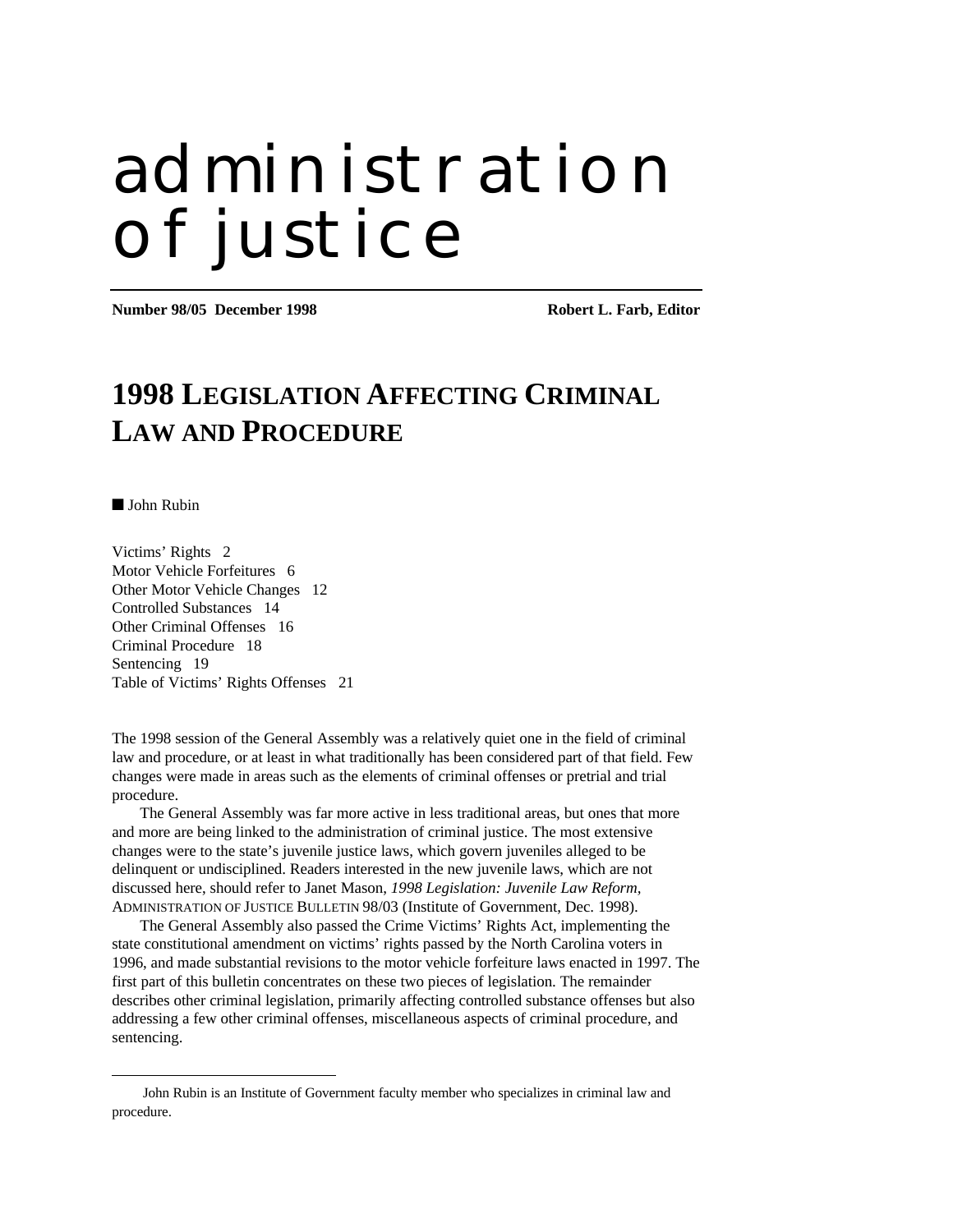Each ratified act discussed here is identified by its chapter number in the session laws and by the number of the original bill. Many of the changes with respect to criminal law and procedure appear in the Current Operations and Capital Improvement Appropriations Act of 1998, S.L. 1998-212 (S 1366), which will be referred to here simply as the "1998 Appropriations Act." When an act creates new sections in the General Statutes (G.S.), the section number is given; however, the codifier of statutes may change that number later.

Anyone may obtain a free copy of any bill by writing the Printed Bills Office, State Legislative Building, 16 West Jones Street, Raleigh, NC 27603, or by calling that office at (919) 733-5648. Requests should identify the new law's bill number, not the chapter number.

Some of the material in this bulletin was drawn from the forthcoming Institute of Government publication NORTH CAROLINA LEGISLATION 1998. That publication, as well as other bulletins on recent legislation, may be ordered from the Institute's publications office at (919) 966-4119.

#### **Victims' Rights**

#### **Implementation of Victims' Rights Amendment**

In the 1996 general election, North Carolina voters approved an amendment to the state constitution articulating various rights of crime victims. The amendment, known as the "Victims' Rights Amendment" (Art. I, Sec. 37 of the North Carolina Constitution), provides that victims have the right to be informed of and attend court proceedings, receive restitution, and present their views to agencies considering release of the defendant. The constitutional amendment, however, did not create any enforceable rights. Instead, it left to the General Assembly the responsibility of passing legislation to implement the constitutional rights of crime victims. As important, the amendment did not define the term "victim," leaving that to the General Assembly as well.

During the 1997 session, because agreement could not be reached on legislation to implement the Victims' Rights Amendment, the General Assembly directed the Legislative Research Commission and Governor's Crime Commission to study the subject further. *See* Joan G. Brannon & James C. Drennan, *Courts and Civil Procedure, in* NORTH CAROLINA LEGISLATION 1997, at pp. 60–61 (Institute of Government, 1997).

This session, the General Assembly enacted legislation to implement the Victims' Rights Amendment. The keystone of this legislation is the "Crime Victims' Rights Act," enacted by section 19.4 of the 1998 Appropriations Act, S.L. 1998-212 (S 1366). It creates a new Article 45A in G.S. Chapter 15A detailing the rights of victims in criminal proceedings. The key provisions of the Crime Victims' Rights Act, most of which apply to offenses committed on or after July 1, 1999, are summarized below. The 1998 Appropriations Act also created a new set of statutes on restitution by defendants to crime victims and generally increased the compensation payable by state-run programs to victims.

#### **Definition of "Victim"**

New G.S. 15A-830, the opening section of the Crime Victims' Rights Act, defines several key terms—most importantly, the term "victim." Only those persons who are "victims" as defined in the Act are entitled to the rights enumerated in the remainder of the Act. If the victim is deceased, then the victim's next of kin is entitled to exercise those rights, except for the right to restitution, which may be exercised only by the personal representative of the victim's estate. (New G.S. 15A-841 contains similar provisions concerning the rights of family members of a victim who is mentally incompetent or a minor.)

A person meets the definition of victim, and is entitled to the rights enumerated in the Act, if there is probable cause to believe one of the following crimes has been committed against him or her:

- a Class A through E felony;
- a Class F through I felony if the felony is in violation of certain statutes;
- an attempt to commit one of the above felonies if the attempt is punishable as a felony;
- a misdemeanor in violation of certain statutes if the defendant and victim have a "personal relationship" as defined in G.S. 50B-1(b).

Table 1 at the end of this bulletin contains a complete listing of the offenses subject to the Crime Victims' Rights Act.

The last category of offenses is designed to include victims of certain acts of domestic violence. The misdemeanor offenses included within the domestic violence category are: assault with a deadly weapon, assault inflicting serious injury, assault on a female, assault by pointing a gun, domestic criminal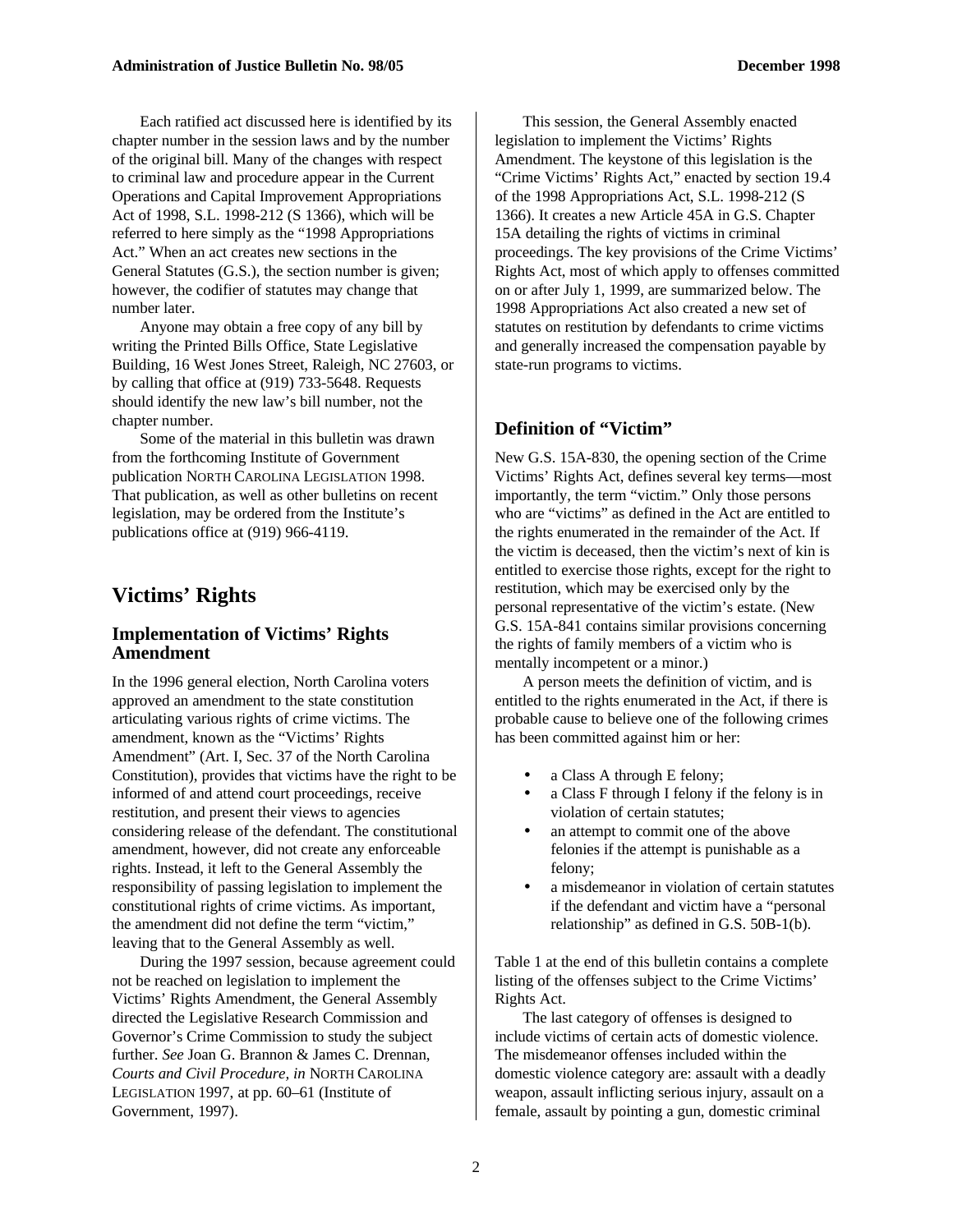trespass, and stalking. Not included in this category is the offense of communicating threats. In cases involving misdemeanor offenses in the domestic violence category, the Crime Victims' Rights Act applies only if the defendant and the victim were in one of six different types of "personal relationships" (for example, as current or former spouses) described in G.S. 50B-1(b). (Chapter 50B of the General Statutes gives domestic violence victims who are within one of these relationships the right to file a civil action for a protective order against the alleged perpetrator.)

Because of the potential number of domestic violence victims who may be covered by the Crime Victims' Rights Act, the General Assembly directed the Conference of District Attorneys, with the assistance of the Administrative Office of the Courts and the Governor's Crime Commission, to project the cost of full implementation of the Act. The report must be submitted to the General Assembly by March 1, 1999. *See* S.L. 1998-212, sec. 19.4(o). The Conference of District Attorneys also is charged with maintaining a repository of victims' names, addresses, and other information for use by agencies charged with responsibilities under the Act. *See* G.S. 15A-835(e).

Those who do not meet the definition of victim under the Crime Victims' Rights Act may be covered by Article 45 of G.S. Chapter 15A (instead of new Article 45A), which has been in effect for several years. As amended by section 19.4(b) of S.L. 1998- 212, Article 45 applies to felonies and serious misdemeanors not covered by the Crime Victims' Rights Act and to acts of juveniles that, if committed by an adult, would constitute a felony or serious misdemeanor. The procedures in Article 45 resemble those in the Crime Victims' Rights Act, except they are *not* mandatory. Law enforcement agencies, courts, and others in the criminal justice system are directed to make a reasonable effort to follow the procedures in Article 45 but are not required to do so.

#### **Agency Responsibilities**

The Crime Victims' Rights Act gives victims different rights at each stage of a criminal case and designates the officials (law enforcement agencies, prosecutors, and others) responsible for affording victims those rights. Many responsibilities concern the giving of notice to victims (for example, notice of the date and time of court proceedings or the disposition of the case). At each stage, victims have the option of electing (on forms provided by the officials responsible for communicating with victims at that stage of the

case) whether or not they wish to receive further notices. The notification and other responsibilities described below are effective for offenses committed on or after July 1, 1999.

**Law enforcement agencies.** New G.S. 15A-831 describes the responsibilities of investigating law enforcement agencies*.* Within seventy-two hours after identifying a victim covered by the Act, the investigating law enforcement agency must provide the victim with various types of information, such as the address and telephone number of the district attorney's office responsible for prosecuting the case and the name and telephone number of a law enforcement employee whom the victim may contact for further information.

G.S. 15A-831 also describes the responsibilities of arresting law enforcement agencies. Within seventytwo hours of arrest, the arresting law enforcement agency must notify the investigating law enforcement agency of the arrest. The investigating law enforcement agency, in turn, must notify the victim of the defendant's arrest and must provide to the district attorney's office the victim's name, address, telephone number, and other identifying information.

**District attorney offices.** New G.S. 15A-832 describes the responsibilities of district attorney offices. Within twenty-one days of arrest, but no less than twenty-four hours before the first-scheduled probable cause hearing, the district attorney's office must provide to the victim a pamphlet or other written materials explaining, among other things, the victim's rights, the steps generally taken by the district attorney's office in prosecuting cases, and the name and telephone number of a victim/witness assistant in the district attorney's office whom the victim may contact for further information. The district attorney's office also must notify the victim of all trial court proceedings, provide a secure waiting area for the victim during the proceedings whenever practical, and offer the victim the opportunity to consult with the prosecuting attorney prior to disposition of the case.

**Courts.** G.S. 15A-832 also places some responsibilities on the courts. Subsection (e) provides that if the victim will be called as a witness, the court must make every effort to permit the fullest attendance of the victim during the trial without violating the defendant's right to a fair trial. Subsection (g) provides that, at sentencing, the prosecuting attorney must submit to the court a form containing the victim's name and other identifying information. The form must be included with the final judgment and commitment transmitted to any agency that receives custody of the defendant. [G.S. 15A-832(g) states that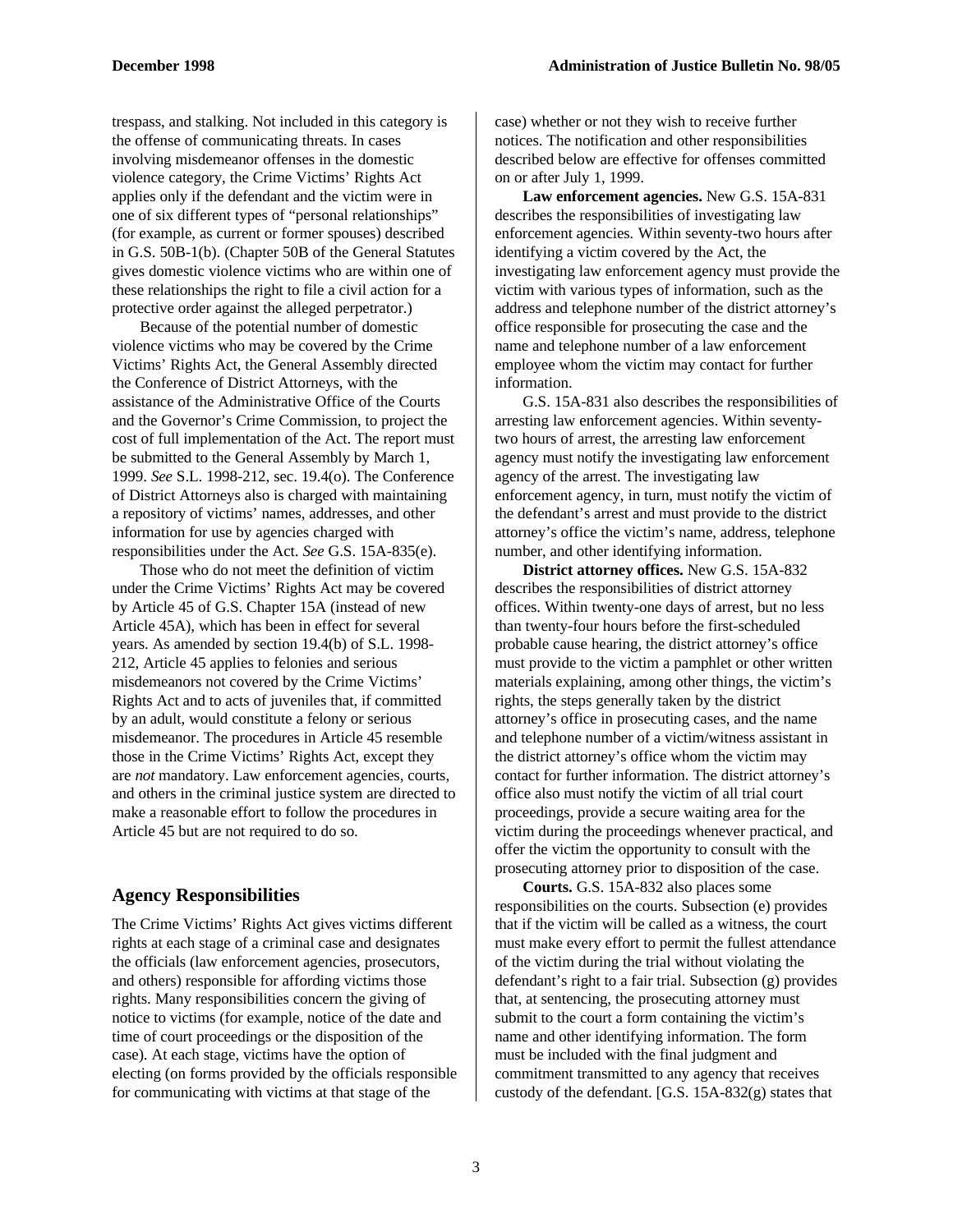the custodial agency must keep this form confidential; this is the only provision in the Crime Victims' Rights Act specifically addressing confidentiality.]

**Post-trial responsibilities of district attorneys and Attorney General.** G.S. 15A-835 deals with posttrial responsibilities of district attorney offices and the Attorney General's office. Within thirty days after the final proceeding in the trial court, the district attorney's office responsible for the prosecution must notify the victim of the disposition of the case. If the defendant appeals, the district attorney's office must forward to the Attorney General's office the victim's name, address, and telephone number; and the Attorney General's office must provide the victim with an explanation of the appellate process, notice of any appellate proceedings, and notice of the final disposition.

**Custodial agencies.** G.S. 15A-836 and 15A-835(c) deal with the notification responsibilities of custodial agencies after conviction of the defendant. They must notify the victim of the projected date of release of the defendant, assignment of the defendant to a minimum custody unit, the defendant's escape from custody and capture, and if the defendant dies. If the defendant appeals the conviction and obtains release on bail pending appeal, the agency with custody of the defendant must notify the investigating law enforcement agency, which then must notify the victim. [When the defendant is released on bail before trial, the victim is not automatically notified; rather, under new G.S. 15A-831(a)(6), the victim may call an employee designated by the investigating law enforcement agency to find out whether the defendant has been released from custody.]

**Adult probation and parole.** G.S. 15A-837 requires the Division of Adult Probation and Parole to notify the victim of the terms of any probation, the date of any probation hearings, and other specified information.

**Governor.** G.S. 15A-838 requires the Governor's Clemency Office to notify the victim when the Governor is considering whether to commute the defendant's sentence or pardon the defendant. The victim has the right to present a written statement before the decision is made and has the right to notice of the decision.

#### **Victim Impact Evidence**

G.S. 15A-833 of the Crime Victims' Rights Act gives a victim covered by the Act (or the victim's next of kin if the victim is deceased) the right to offer "admissible evidence of the impact of the crime," to be considered

by the court or jury in sentencing the defendant. According to the statute, the evidence may include a description of the physical, psychological, and emotional injuries suffered by the victim, an explanation of the victim's economic or property losses, and a request for restitution and statement about whether the victim has applied for or received compensation under the Crime Victims' Compensation Act in G.S. Chapter 15B. The victim's (or family's) right to present impact evidence appears to apply to sentencing both in noncapital cases, which is conducted by a judge, and in capital cases, which is by a jury. Unlike most other parts of the Act, this provision is effective for offenses committed on or after December 1, 1998.

#### **Restitution**

Section 19.4(d) of S.L. 1998-212 (S 1366) creates a new article 81C within G.S. Chapter 15A dealing exclusively with restitution. Although the new article is not part of the Crime Victims' Rights Act, discussed above, it is very much a part of the legislation implementing the state constitutional amendment on victims' rights. Much of the article comes from prior law—primarily from G.S. 15A-1343(d), which deals with restitution as a condition of probation—but some provisions are new. Also modified [by sections 19.4(e) through (k) of S.L. 1998-212] are a number of preexisting statutes on restitution. Unless otherwise noted, the restitution changes apply to offenses committed on or after December 1, 1998.

**Availability of restitution.** The new restitution article applies both to cases subject to the Crime Victims' Rights Act and to other criminal cases, but the procedures differ for each category.

First, for offenses subject to the Crime Victims' Rights Act, the court *must* order restitution to the victim or victim's estate. If the defendant is placed on probation, restitution must be a condition of probation; if the defendant is placed on post-release supervision, it must be a condition of supervised release. *See* G.S. 15A-1340.24(b). Of course, in determining the amount of restitution, the court still must have adequate proof of any injury or loss and must consider the defendant's ability to pay—requirements discussed further below.

In cases not subject to the Crime Victims' Rights Act, the court must consider whether restitution is appropriate but, as under prior law, restitution is not required. *See* G.S. 15A-1340.24(a), (c). In both kinds of cases, the court also must consider, as under prior law, whether to recommend that restitution be made from work-release earnings should the defendant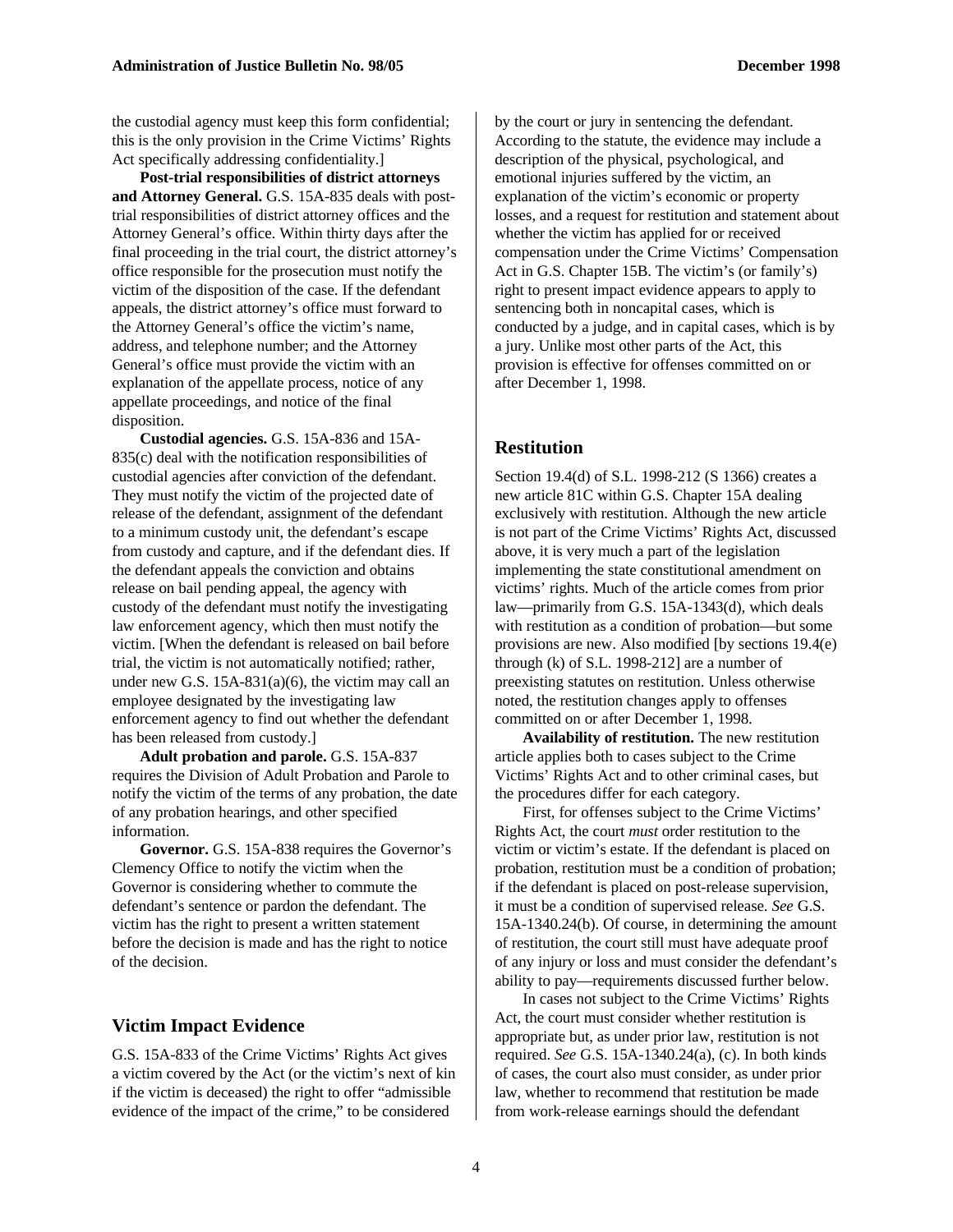receive work release privileges while imprisoned. *See* G.S. 15A-1340.26(c).

Second, G.S. 15A-1340.24(b) provides that, in cases subject to the Crime Victims' Rights Act, the court must order restitution "in addition to any penalty authorized by law." This provision apparently means that restitution is required even if the court does not sentence the defendant to probation. Thus, a court apparently must require restitution even if the defendant is sentenced to active imprisonment and is ineligible for supervised release. (Post-release supervision applies only to those defendants who receive active imprisonment for a Class B1 through E felony. *See* G.S. 15A-1368.1.) Further, in cases covered by the Crime Victims' Rights Act, a restitution order for more than \$250 is subject to execution as a civil judgment; if the restitution order accompanies a sentence of active imprisonment, the victim may be able to execute on the order immediately. (The civil judgment provisions are discussed further below.)

In cases not subject to the Crime Victims' Rights Act, the court likewise is authorized (although not required) to impose restitution "in addition to any other penalty authorized by law." G.S. 15A-1340.24(c). However, in this latter class of cases, the restitution order is not enforceable as a civil judgment. [As under prior law, the victim or victim's estate still may bring a civil suit for damages resulting from the crime. *See* G.S. 15A-1340.27(a). In such a suit, however, the defendant has the right to contest the amount of damages, and the amount of restitution imposed in the criminal case is not admissible in evidence. *See* G.S. 1- 15.1.]

**Amount of restitution.** Determining the amount of restitution under the new restitution statutes is similar to the former procedure in G.S. 15A-1343(d), but some provisions are more specific. New G.S. 15A-1340.25 lists the costs the court must consider in determining restitution (whether or not the case is subject to the Crime Victims' Rights Act), including the cost of various types of medical and psychological services, lost income, the value of lost or destroyed property, and funeral expenses if the offense resulted in the victim's death. The court may require the victim or victim's estate to produce admissible evidence documenting these costs, which must be shared with the defendant before the sentencing hearing.

As under prior law, new G.S. 15A-1340.26 requires the court to take into consideration the resources of the defendant in determining restitution and allows the court to order partial restitution if the defendant is unable to pay for all of the loss. If the court orders partial restitution, it must state its reasons for the record. The court also may require payment by a certain date or allow the defendant to pay in installments.

**Beneficiaries of restitution.** New G.S. 15A-1340.27 continues a number of other provisions formerly in G.S. 15A-1343(d). The court may require restitution to a person other than the victim or to an organization (including the Crime Victims' Compensation Fund) if the person or organization has provided assistance to the victim "and is subrogated to the rights of the victim." Restitution must be made to the victim, however, before it is made to any other person or organization.

Restitution may not be ordered to a government agency except for damages or losses over and above its normal operating costs. (The state also may receive restitution for the cost of appointed counsel.) Nor may restitution be ordered to a third party, such as an insurance company, liable for indemnifying the victim for damages or losses caused by the crime. The existence of liability insurance does not limit the court's power to order restitution to the victim, however.

**Civil judgments.** New G.S. 15A-1340.28 provides that a restitution order may be enforced in the same manner as a civil judgment if the offense is subject to the Crime Victims' Rights Act and the restitution order is for more than \$250. If a restitution order meets these conditions, it is subject to docketing and enforcement as follows.

The order must be docketed and indexed as a judgment in the county of conviction. It also may be docketed in other counties upon filing of a transcript of the original docket. Once docketed, the judgment constitutes a lien on any real property then owned or thereafter acquired by the defendant in the county in which the judgment is docketed. *See* G.S. 1-234.

If an order to pay restitution is *not* a condition of probation—for example, it accompanies an active sentence—the order may be subject to immediate enforcement. *See* G.S. 15A-1340.28(b). Thus, the clerk may issue a writ of execution directing the sheriff to seize the defendant's property and sell it to satisfy the restitution order. Under G.S. 15A-1340.26(b), however, the court may put the defendant on a payment schedule, in which case the date when payment is due would seem to determine when the restitution order becomes enforceable. Execution also is stayed during appeal of the conviction underlying the restitution order. *See* G.S. 15A-1340.28(d).

If an order to pay restitution is a condition of probation, execution is automatically stayed pursuant to G.S. 15A-1340.28(c). Ordinarily, the clerk may not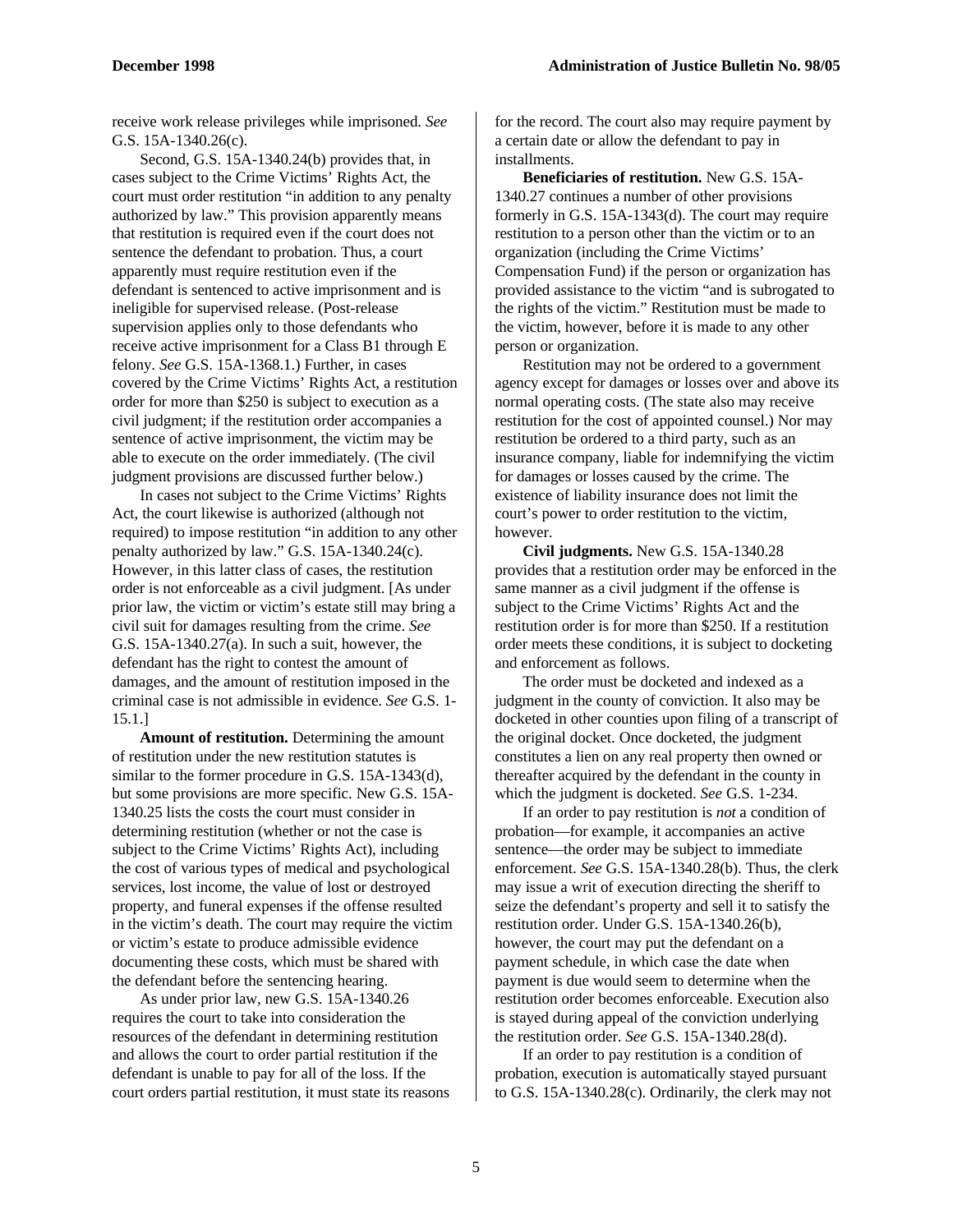issue a writ of execution until the probation is terminated or revoked.<sup>1</sup> The judge terminating or revoking probation must determine the amount of restitution remaining to be paid, and the clerk then must enter that amount (plus docketing, copying, and other standard fees) on the judgment docket. Upon termination or revocation of probation, interest also begins to accrue on the amount remaining to be paid. The clerk must notify the victim of the judgment amount and that the judgment is subject to execution, which presumably means that the clerk need not issue a writ of execution until the victim requests execution.

Under amended G.S. 1C-1601(e), the defendant is not entitled to claim statutory exemptions against execution—that is, he or she may not exempt a portion of his or her property from execution. (The defendant still may claim state constitutional exemptions, however, for personal property and homesteads. *See* N.C. Const. Art. X.) Unlike most other parts of the new restitution provisions, the exemption changes apply to offenses occurring on or after July 1, 1999. Thus, for offenses occurring before then, a defendant still may claim statutory exemptions.

**Miscellaneous.** Amended G.S. 7A-304(d) changes the priorities for distribution of fines, court costs, restitution, and other charges received by the clerk of court. Effective for offenses committed on or after July 1, 1999, restitution payments have top priority in distribution, ranking ahead of costs due the county or city and fines to the county school fund.

#### **Compensation and Assistance to Crime Victims**

**Compensation for crime victims.** The Crime Victims' Compensation Act (G.S. 15B-1 through 15B-25), enacted in 1983, created a state-administered fund to compensate victims for economic losses caused by crime—for example, lost work income. Compensation is potentially available to all crime victims, not just those covered by the Crime Victims' Rights Act.

Effective for injuries occurring on or after December 1, 1998, section 19.4(l) of S.L. 1998-212 (S 1366) adds a new kind of compensable loss—namely, "household support loss," defined in new G.S. 15B-

-

2(15) as "loss of support that a victim would have received from the victim's spouse for the purpose of maintaining a home or residence for the victim and the victim's dependents." New G.S. 15B-2(15) allows compensation for this loss only if the victim is unemployed and the victim's spouse is the offender. It also limits the amount and duration of compensation.

S.L. 1998-212 [in sections 19.4(l) and (m)] makes the following additional changes to the Crime Victims' Compensation Act. It repeals G.S. 15B-11(e), which prohibited compensation if the claimed economic loss was less than \$100. It amends G.S. 15B-2(14) to raise from \$200 to \$300 per week the amount of compensation that may be paid for lost work income. It amends G.S.  $15B-11(a)(1)$  to extend from one to two years the time in which a claimant must apply for compensation. It adds G.S. 15B-11(c1) to allow denial of a claim if the claimant has been convicted of a Class A through E felony within three years of the injury. And, it amends G.S.  $15B-11(g)$  to raise from \$20,000 to \$30,000 the total compensation that may be paid to a victim (apart from allowable funeral expenses).

**Assistance for rape victims.** The Assistance Program for Victims of Rape and Sex Offenses (G.S. 143B-480.1 through 143B-480.3), enacted in 1981, provides monetary assistance to victims of first- or second-degree rape, first- or second-degree sexual offense, or attempts to commit these offenses. Under this program, the Secretary of Crime Control and Public Safety has been authorized to pay to health care and service providers up to \$500 in expenses incurred by an eligible victim for immediate, short-term medical care and ambulance and mental health services.

Effective for injuries occurring on or after December 1, 1998, section 19.4(n) of S.L. 1998-212 amends G.S. 143B-480.2(a) to raise the limit on health care assistance from \$500 to \$1000. It also allows payment of up to \$50 to victims to replace clothing held for evidence tests.

#### **Motor Vehicle Forfeitures**

In 1997 the Governor's DWI Task Force recommended and the General Assembly enacted major revisions to North Carolina's law on forfeiture of vehicles involved in impaired-driving offenses. *See* S.L. 1997-379 (H 448). In response to concerns expressed by several groups affected by the 1997 law, the Governor's DWI Task Force proposed and the General Assembly made further changes to the forfeiture laws in 1998. *See* S.L. 1998-182 (S 1336), as amended by S.L. 1998-217 (S 1279).

<sup>1.</sup> G.S. 15A-1340.28(c) provides that if the defendant transfers property while still on probation, the clerk may issue a writ of execution against the transferred property without awaiting termination or revocation of the probation. Presumably, this provision applies only to property subject to the lien created by the restitution judgment—that is, real property in the county in which the judgment is docketed.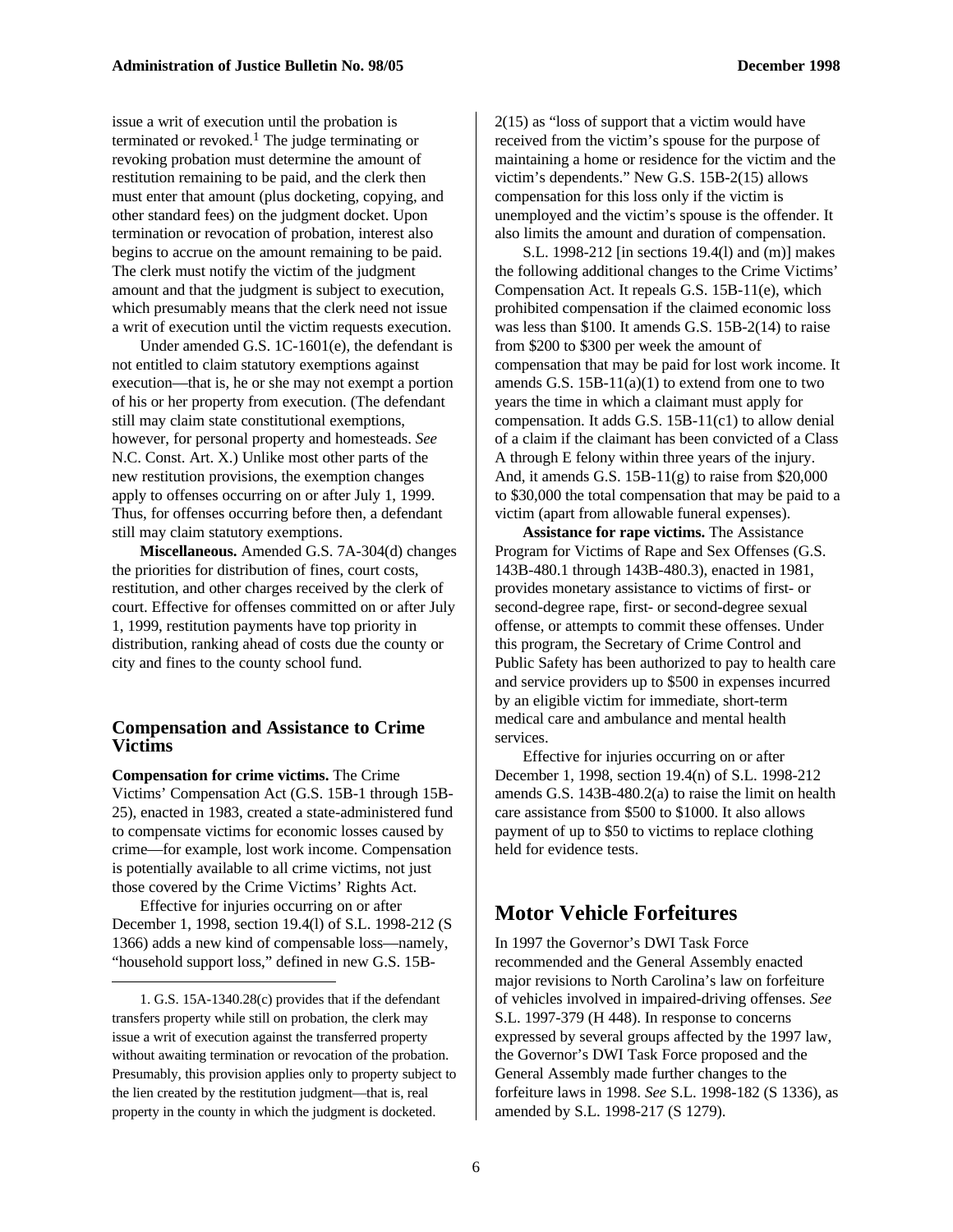Whether this latest round of changes will achieve the results desired by the drafters is as yet uncertain. What is obvious from the face of the law, however, is that vehicle forfeiture is a complex enterprise, with multiple parties, procedures, rights, and duties.

#### **Overview**

The basic operation of the 1997 version of the forfeiture law was fairly clear. A vehicle was subject to forfeiture if (1) it was driven by a person charged with one of the impaired-driving offenses listed in the forfeiture law (a covered offense) and (2) the person charged had a revoked driver's license based on one of a number of acts involving impaired driving (a license revocation for a covered reason). The law enforcement officer lodging the impaired-driving charge had to seize the vehicle, and the judicial official reviewing the charge had to determine if there was probable cause to support the charge and seizure. After the vehicle was seized, it was towed to a site designated by the local school board—either a commercial site owned by an entity contracting with the school board or the school board's property.

The vehicle generally was held there until the charge resulting in the seizure was resolved. If the person charged was not convicted, the vehicle was returned to its owner. If the person was convicted, the court had to conduct a hearing to determine if the vehicle should be forfeited. If the court ordered forfeiture, the school board could keep the vehicle or sell it. In some circumstances, non-driving owners as well as lienholders could obtain release of the vehicle before trial. They also had the right to seek release of the vehicle after trial at the forfeiture hearing.

The 1998 amendments leave this basic structure in place but change many key provisions. Among other things, the amendments extend the forfeiture sanction to additional drivers, modify the procedures for pretrial release of vehicles, shift the responsibility for payment of fees upon release of a vehicle, and authorize pretrial sales of seized vehicles. [In response to these changes, the Administrative Office of the Courts issued several new forms. *See* AOC-CR-330 through -337 (Dec. 1998).] Except as noted otherwise, the provisions discussed here apply to offenses committed and vehicles seized on or after December 1, 1998.

#### **Coverage of Law**

The forfeiture sanction continues to apply only if a driver is charged with a covered offense while his or her license is revoked for a covered reason. The categories of covered offenses and revocations have been expanded, however.

The 1997 forfeiture law stated that a person had to be charged with a violation of G.S. 20-138.1 or 20- 138.5—that is, impaired driving or habitual impaired driving. The 1998 amendments expand the category of covered offenses by stating that a vehicle is subject to forfeiture if the driver is charged with an "offense involving impaired driving." *See, e.g.,* G.S. 20-28.2(b). Under the definition section of G.S. Chapter 20, an offense involving impaired driving includes, in addition to impaired driving and habitual impaired driving, homicides arising out of impaired driving (first- and second-degree murder, involuntary manslaughter, death by vehicle) and impaired driving in a commercial vehicle. *See* G.S. 20-4.01(24a).

The 1997 forfeiture law included in the category of covered revocations a wide range of revocations based on impaired driving. The main change in the 1998 law is the addition of revocations pursuant to G.S. 20-138.5 (habitual impaired driving). Also added are revocations pursuant to G.S.  $20-17(a)(3)$  (felony involving use of motor vehicle) and 20-17(a)(11) (assault with motor vehicle) if the underlying offense involved impaired driving. *See* G.S. 20-28.2(a).

Under the 1998 amendments, some vehicles are not subject to forfeiture even if the driver is charged with a covered offense and has a covered license revocation. If an officer determines prior to seizure that the vehicle has been reported stolen, the officer may not seize the vehicle at all. Likewise, an officer may not seize a vehicle if he or she determines prior to seizure that the vehicle is a rental vehicle driven by a person not listed as an authorized driver on the rental contract. *See* G.S. 20-28.3(b).

If a vehicle is reported stolen *after* it has been seized, the owner may seek return of the vehicle on the ground that he or she is an "innocent" owner. *See* G.S. 20-28.2(a1)(2)c (definition of innocent owner includes person whose vehicle was reported stolen). The procedures for obtaining release of a seized vehicle (before trial or at a forfeiture hearing after trial) are discussed further below.

If a vehicle owner files a report of unauthorized use of a vehicle, he or she also can get the vehicle back by following the procedures on release of seized vehicles. *See* G.S. 20-28.2(a1)(2)d (definition of innocent owner includes person who files police report for unauthorized use and agrees to prosecute unauthorized operator of vehicle). But, the filing of a report of unauthorized use, even before seizure, apparently would not preclude an officer from seizing the vehicle.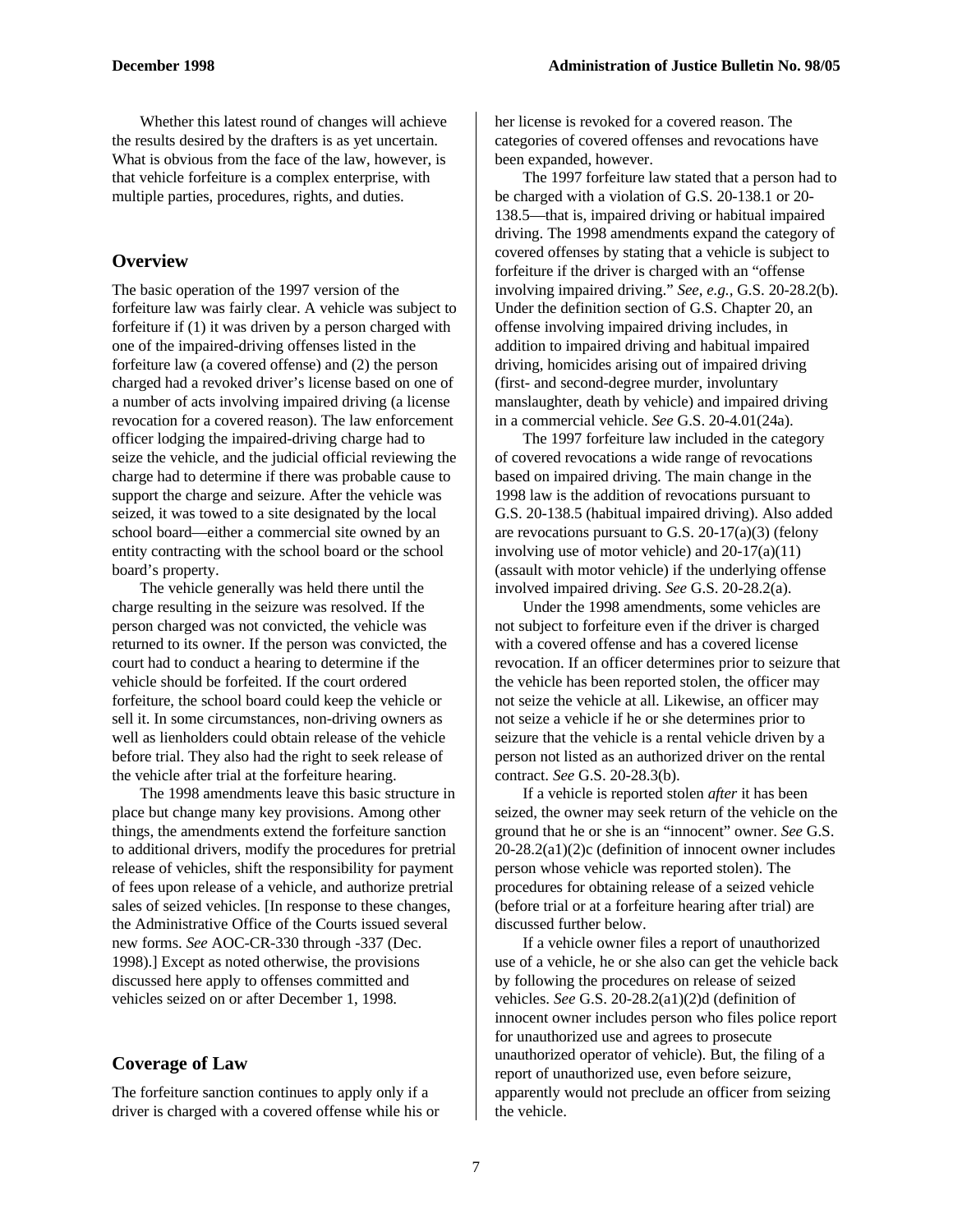#### **Seizure Procedures**

The 1998 amendments make a few changes to the procedure for seizure of vehicles. Previously, the seizing officer had to give written notice of the seizure to any vehicle owners who were not present and to lienholders. The seizing officer now must give notice within seventy-two hours of seizure to an executive agency designated by the Governor. The Division of Motor Vehicles has been selected as that agency. Within forty-eight hours of receipt of a seizure notice, DMV must provide written notice to all vehicle owners and lienholders. If the vehicle was damaged, DMV also must give written notice to the owner's insurance company. *See* G.S. 20-28.3(b), (b1).

As under the 1997 law, an officer still must go before a magistrate after seizing a vehicle and present an affidavit of impoundment setting forth the basis for seizure. If the magistrate finds that seizure was appropriate, he or she must order the vehicle held. If the magistrate finds that seizure was not appropriate, he or she must order the vehicle released to its owner but conditioned on payment of towing and storage fees. *See* G.S. 20-28.3(c). The fee requirement is a part of an overall scheme on payment of fees adopted in the 1998 amendments, discussed further below.

If the officer files an affidavit of impoundment but has not yet seized the vehicle, the magistrate must issue an order of seizure (assuming the requirements for seizure have been met). G.S. 20-28.3(c1) authorizes officers with territorial and subject matter jurisdiction over Chapter 20 violations to enter private property to execute a seizure order, but it recognizes that officers may need a search warrant in some circumstances. Thus, the statute provides that if an officer has probable cause to believe that a vehicle is located on property owned by someone other than the defendant, the officer may obtain a search warrant. *See also* G.S. 15A-244 (as condition for issuance of search warrant, officer must establish probable cause that items subject to seizure may be found in described place). The statute apparently does not require an officer to obtain a search warrant before entering the defendant's property to seize a vehicle subject to a seizure order.

#### **Pretrial Release of Vehicles**

The 1997 forfeiture law provided that if a magistrate upheld the seizure of a vehicle, a non-driving vehicle owner or lienholder could sometimes obtain release of the vehicle before trial. A defendant owner had no right to get the vehicle back before trial. The 1998 amendments make several changes to pretrial vehicle

release procedures. The new procedures apply to vehicles held on or after effective December 1, 1998, regardless of when they were seized. Thus, after December 1, a person may utilize the new procedures to obtain release of a vehicle seized before that date.

**Non-driving vehicle owners.** A vehicle owner other than the driver may get a seized vehicle back before trial in two ways. First, pursuant to G.S. 20- 28.3(e), a vehicle owner may apply to the clerk of court for pretrial release of a seized vehicle. As under the 1997 forfeiture law, the owner must (1) file an acknowledgment with the clerk meeting certain requirements, (2) pay the towing and accumulated storage fees, and (3) post a bond. Under the amended statute, however, the amount of the bond is cut in half—from twice the value of the vehicle to the actual value of the vehicle—and the bond may be secured by one of a number of forms of security—cash, deed of trust to real property, bail bond, or bond by a commercial bonding company.

This form of pretrial release is temporary. The owner must return the vehicle on the day of the forfeiture hearing in substantially the same condition as at the time of seizure (unless it has been permanently released, discussed below). If the owner fails to return the vehicle, the bond may be subject to forfeiture. For willful violations, the owner may be held in contempt. *See* G.S. 20-28.3(e).

Second, under new G.S. 20-28.3(e1), a vehicle owner may petition the court for release of a vehicle before trial. In contrast to the 1997 forfeiture law, which was ambiguous on the availability of such relief, the 1998 amendments lay out the requirements and procedure for petitioning the court. To obtain pretrial release of a vehicle under new G.S. 20-28.3(e1), the petitioner must be an "innocent owner," defined in G.S. 20-28.2(a1)(2) as a motor vehicle owner who meets one of six criteria—for example, the owner did not know that the defendant's license was revoked, or the owner knew of the license revocation but did not give the defendant permission to drive the vehicle. The term "motor vehicle owner" is defined in G.S. 20-  $28.2(a1)(3a)$  as a person in whose name a registration card or certificate of title is issued at the time of seizure. This latter definition may prove troublesome in some circumstances—for example, there may be a gap in time between the date a person obtains ownership of a vehicle and the date DMV issues a new certificate of title. Presumably, such a person still could seek relief as an innocent owner upon producing sufficient evidence of ownership.

The petitioner must file the petition with the clerk of court, who must schedule a hearing within ten business days of filing or as soon thereafter as feasible.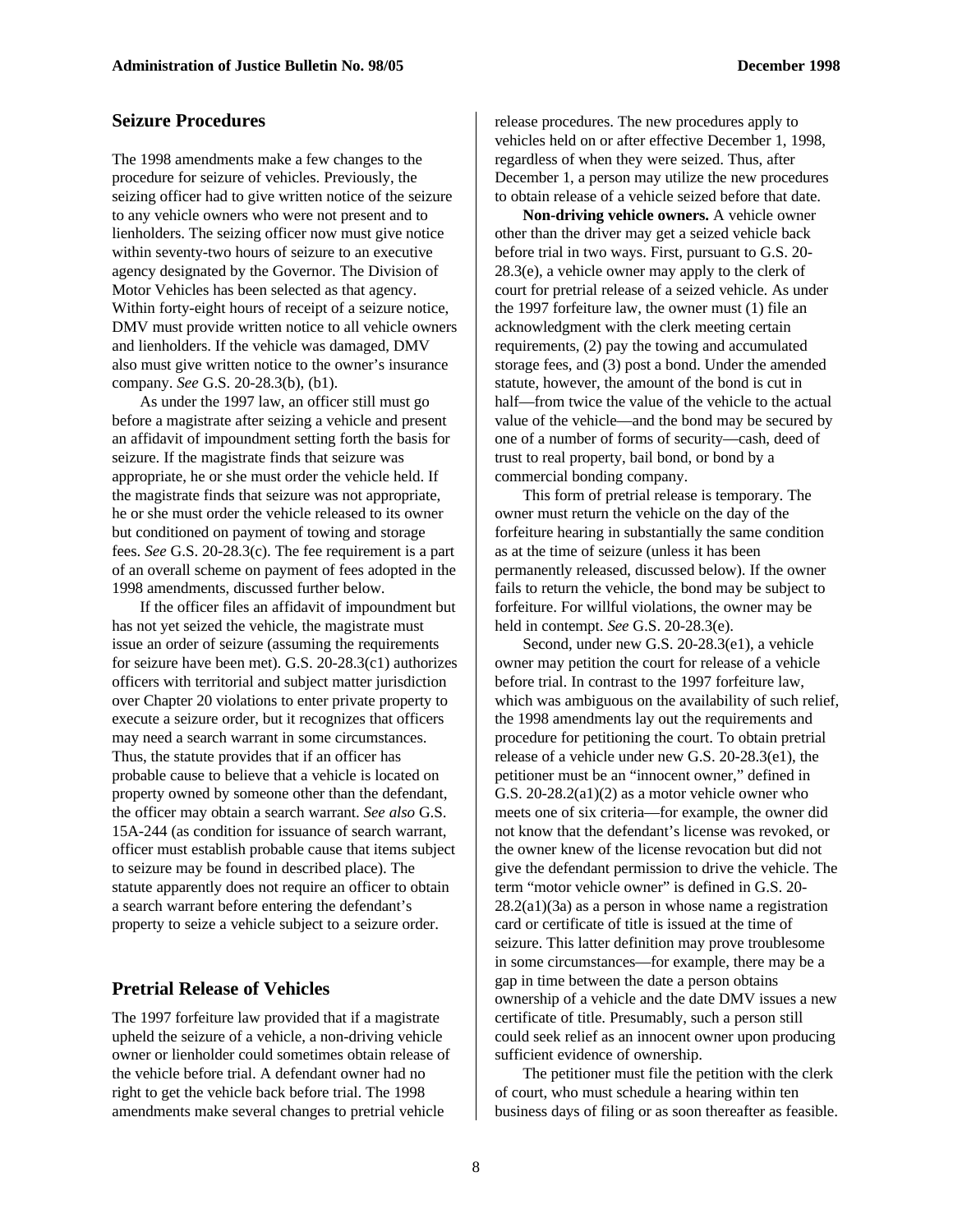If the court finds that the petitioner is an innocent owner, the petitioner is entitled to return of the vehicle upon compliance with certain conditions, such as payment of towing and storage fees and demonstration of financial responsibility (that is, insurance or its equivalent). Alternatively, the district attorney may consent before the hearing to release of the vehicle by so noting on the petition and returning it to the clerk of court, who then must enter an order releasing the vehicle subject to the same conditions.

If the court grants the petition or the district attorney consents to it, the vehicle is returned to the owner permanently. The owner need not post any bond and need not return the vehicle for further proceedings. If the petition is denied, the ruling is preliminary only. The owner still may seek return of the vehicle at a forfeiture hearing after trial.

**Defendant owners.** Under new G.S. 20-28.3(e2), a defendant owner—that is, a person who owns the vehicle and is charged with an offense involving impaired driving—may seek pretrial release of the vehicle. These opportunities are more limited than those afforded to non-driving owners, however.

A defendant owner may petition the court for permanent release of a vehicle before trial. The procedure to be followed is the same as that for petitions by non-driving owners. The statute provides, however, that the court is required only to decide whether the defendant's license was revoked for a covered reason at the time of the offense; the prosecution is not required to prove the underlying offense of impaired driving.

The forfeiture law does not provide a defendant owner any other avenue to get a vehicle back before trial. Unlike a non-driving owner, a defendant owner may not obtain temporary possession of a vehicle before trial by posting a bond with the clerk of court.

**Lienholders**. New G.S. 20-28.3(e3) establishes a procedure for lienholders to petition for pretrial release of a vehicle. (A lienholder is a party who loans money to a person to purchase a vehicle and retains an interest in the vehicle until the loan is paid off.) Like pretrial release in response to an owner's petition, this form of pretrial release is permanent. (The petition procedure is slightly different, however.) In essence, a lienholder must show that the loan is in default and that the lienholder is entitled to possession of the vehicle. The lienholder also must agree to sell the vehicle and pay to the clerk of court the proceeds from the sale, less the amount of the lien and towing and storage costs paid by the lienholder. If the court ultimately orders forfeiture, the proceeds go to the county school board. *See* G.S. 20-28.2(d)(2)a. If the court does not order forfeiture, the proceeds go to the vehicle owner.

G.S. 20-28.3(e3) provides alternatively that the clerk of superior court may order a seized vehicle released to a lienholder if all of the interested parties waive in writing their right to a hearing. (The term "interested parties" is not defined.)

#### **Trials and Forfeiture Hearings**

The 1998 amendments attempt to expedite the processing of forfeiture cases. If the case is in district court, the trial of the impaired-driving offense must be scheduled on the arresting officer's next court date or within thirty days of the offense, whichever occurs first. Any party seeking to continue the case beyond that date must file a written motion, with notice to the opposing party, and the judge must find a compelling reason for the continuance. The motion and judge's finding must be attached to the record of the case. *See* G.S. 20-28.3(m). These scheduling requirements do not apply to cases in superior court. Presumably, they also would not apply in district court if a party has obtained permanent pretrial release of a vehicle; then, the case no longer would be one involving the potential forfeiture of a vehicle.

The 1998 amendments do not significantly change the procedure once a person is convicted of a covered offense. The court must conduct a forfeiture hearing either at the time of sentencing or at a separate hearing as soon thereafter as feasible. *See* 20-28.2(d), 20- 28.3(m). Possible issues to be resolved at the hearing include the status of the defendant's license at the time of the offense, the "innocence" of non-driving vehicle owners, and the right of a lienholder to repossess the vehicle. *See* 20-28.2(d), (e), (f). At least ten days before the hearing, the prosecution must notify the defendant and each vehicle owner and lienholder of the hearing. *See* G.S. 20-28.2(c).

The 1998 amendments also allow forfeiture of a vehicle *without a conviction* if the defendant has failed to appear (and the vehicle has not been permanently released to an owner or lienholder). This is a significant departure from previous law. Under the 1997 forfeiture law, a vehicle could not be forfeited unless the defendant was convicted of a covered offense. (Generally, a person may not be tried for a criminal offense unless he or she is present.) The 1998 amendments, in contrast, allow a court to hold a forfeiture hearing sixty days after a defendant fails to appear if the order for arrest for failing to appear has not been set aside. At this hearing, the prosecution must prove by a preponderance of the evidence that the defendant committed a covered offense and that his or her license was revoked for a covered reason. If the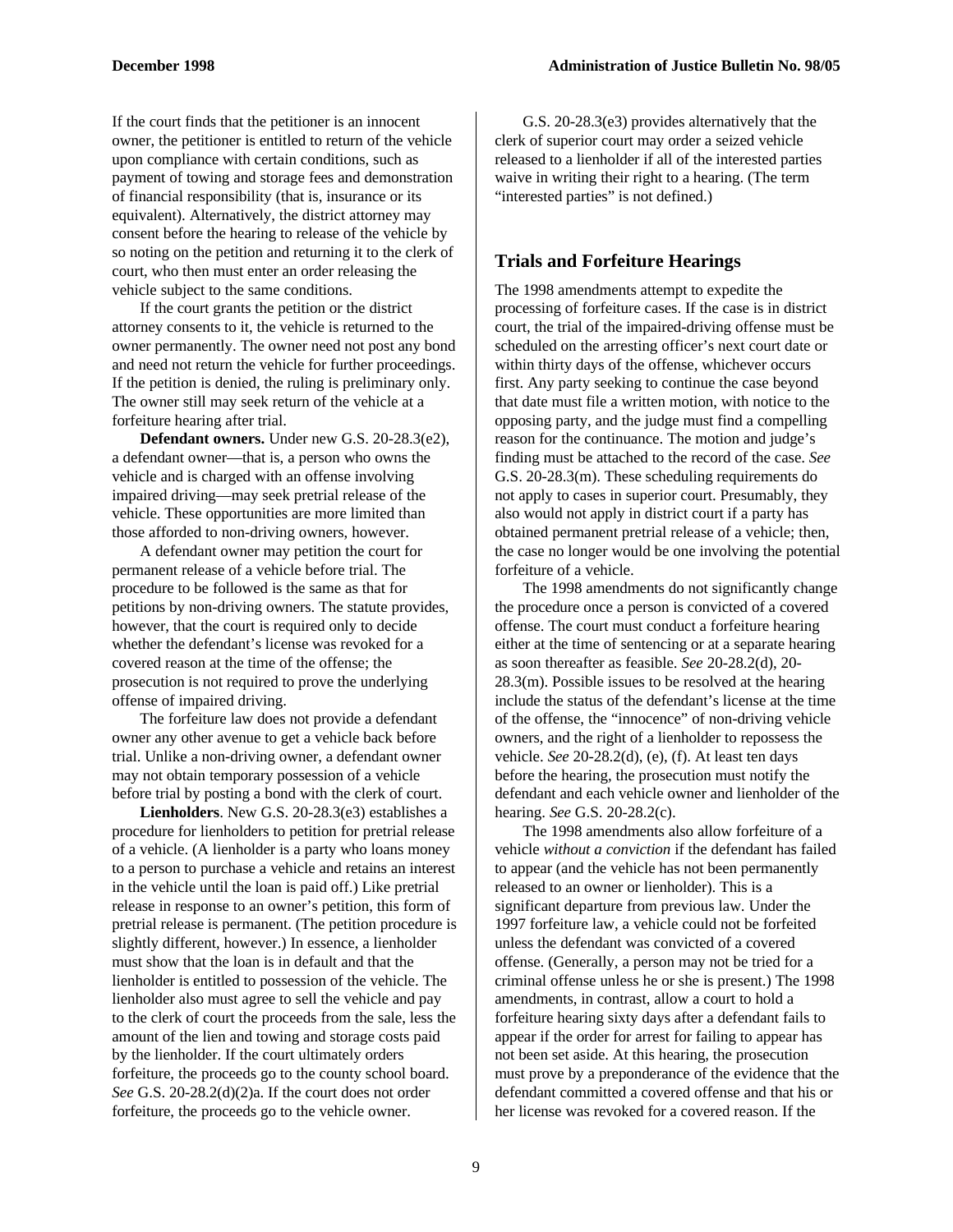prosecution meets this burden, the court may enter an order of forfeiture (unless a vehicle owner or lienholder is entitled to recover the vehicle). *See* 20- 28.2(b), (d). This process does not result in a criminal conviction, however, which may be imposed only if the state locates and successfully prosecutes the defendant. As with forfeiture hearings after conviction, the prosecution must give at least ten days notice of the hearing. *See* G.S. 20-28.2(c).

#### **Towing and Storage Fees**

Towing and storage fees have been a contentious subject since passage of the 1997 forfeiture law. Of greatest concern has been storage fees, which can accumulate quickly and outstrip the value of a seized vehicle. Fees will continue to be of concern under the 1998 version of the forfeiture law. The maximum authorized storage fee has been raised from \$5 to \$10 per day; and the fee may be assessed regardless of whether the vehicle is stored on commercial or school board property (not just when the vehicle is stored on commercial property, as under the 1997 law). *See* G.S. 20-28.3(d).

The 1997 law was not entirely clear about who was responsible for paying fees upon release of a vehicle, but it appeared to allocate responsibility among different parties based on when and why the vehicle was released. The 1998 amendments impose a single, sweeping answer to the question of who must pay the fees. If a vehicle is seized and thereafter released, the person or entity recovering the vehicle must pay the towing and accumulated storage fees, at least initially. Thus, if the court finds that a vehicle owner is an innocent owner and is entitled to return of the vehicle, the owner must pay the fees. *See* G.S. 20- 28.2(e), 20-28.3(e1).

Even if the defendant is acquitted at trial or found at a forfeiture hearing not to have had a covered license revocation, the owner must pay the towing and storage fees to get the vehicle back. In those circumstances, the court must order the vehicle released to the owner but conditioned on payment of towing and storage fees. If the owner fails to obtain release of the vehicle within thirty days of the court's order, the person or entity in possession of the vehicle obtains a lien for the full amount of the towing and storage charges and may dispose of the vehicle to satisfy the lien (in accordance with Article 1 of G.S. Chapter 44A). *See* G.S. 20-28.4.

If the defendant is convicted of the impaired driving charge, an innocent owner or lienholder may be able to recoup from the defendant the fees paid to

recover the vehicle. New G.S. 20-28.3(l) provides that upon conviction of a covered offense, the defendant shall be ordered to pay as restitution to a vehicle owner or lienholder the amounts paid or owing for towing, storage, or sale of the vehicle. The statute qualifies this requirement by stating that restitution may be ordered only to the extent that these costs are not covered by the proceeds from sale of the vehicle. (The statute also allows restitution to the school board for these costs. A school board has the power, however, to sell a vehicle before the towing and storage fees exceed the vehicle's value. If a school board unduly delays a sale, a defendant may have grounds to argue for limiting restitution.)

If a defendant is ordered to pay restitution under G.S. 20-28.3(l), a civil judgment in the amount of the restitution shall be docketed by the superior court clerk. (The civil judgment may include only the amount of restitution ordered for towing, storage, and sale costs; G.S. 20-28.3(l) does not authorize judgment for other restitution that may be ordered after conviction. However, under the victims' rights legislation, discussed earlier, victims of certain offenses may obtain a civil judgment for restitution.) If the defendant is sentenced to active imprisonment, the judgment is docketed and becomes effective when the conviction is final. If the defendant is placed on probation, the judge determines the amount still owing at the time of revocation or termination of the probation, and only then is a judgment docketed.

#### **Vehicle Sales**

The 1998 amendments allow local school boards to sell vehicles pending resolution of the criminal proceedings against the defendant. G.S. 20-28.3(i) gives the school board three options. It may sell the vehicle before trial if (1) all the motor vehicle owners consent, (2) the vehicle is worth \$1500 or less and has been held at least ninety days, or (3) the outstanding towing and storage fees exceed 85% of the value of the vehicle. In the second and third situation, the school board may sell the vehicle without the owners' consent. The proceeds of any pretrial sale must be deposited with the superior court clerk. They go to the school board if the court orders forfeiture and to the vehicle owner if the court does not order forfeiture (less towing and storage fees, costs of sale, and outstanding liens). The pretrial sales provisions apply to vehicles held on or after October 15, 1998, whether they were seized before or after that date. However, for pretrial sales of vehicles seized between December 1, 1997, and December 1, 1998, a school board may be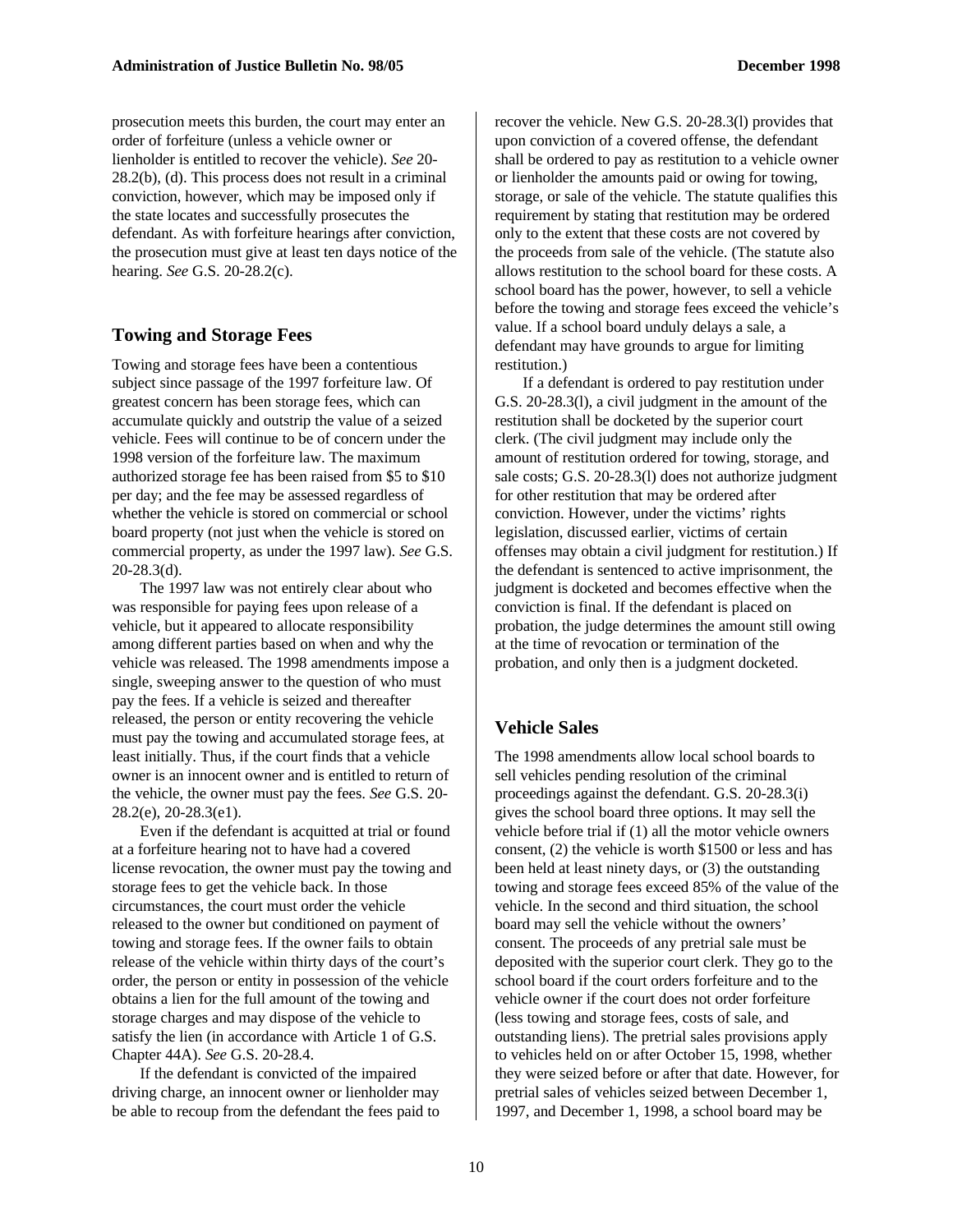required to refund to a vehicle owner the amount of towing and storage charges deducted from the sale proceeds. (During that time period, when the 1997 law was in effect, vehicle owners were not necessarily responsible for those charges.) *See* S.L. 1998-182, sec. 39.

For sales after trial, the 1998 amendments allow school boards to use a less cumbersome procedure than the judicial sale procedure required by the 1997 forfeiture law. *See* G.S. 20-28.5(a). The post-trial sale provisions are effective October 15, 1998.

#### **Appeals**

The 1998 amendments elaborate on the right of vehicle owners to appeal adverse forfeiture decisions, but they still leave unanswered questions. The appeal provisions are contained in three separate sections— G.S. 20.28.2(e), 20-28.3(m), and 20-28.5(e).

What are a vehicle owner's appeal rights when a district court orders a vehicle forfeited? The answer appears to depend on whether the defendant appeals the conviction. If the defendant does not appeal the conviction, the vehicle owner apparently must appeal the forfeiture order to the court of appeals. *See* G.S. 20-28.5(e) (appeal from final order of forfeiture is to court of appeals).

If the defendant appeals the conviction, the vehicle owner apparently is entitled to a de novo forfeiture hearing in superior court. This result is supported by G.S. 20-28.5(e), which states that "[w]hen the conviction of an offense that is the basis for an order of forfeiture is appealed from district court, the issue of forfeiture shall be heard in superior court de novo." G.S. 20-28.2(e) states, however, that a determination at a forfeiture hearing that a person is not an innocent owner is a final judgment and is immediately appealable to the court of appeals.

Is a forfeiture order stayed pending appeal? G.S. 20-28.5(e) states that a forfeiture order is stayed if the defendant appeals the conviction underlying the order. It does not address what happens if the vehicle owner appeals the forfeiture order but the defendant does not appeal the conviction.

Suppose the defendant appeals the conviction before the district court holds a forfeiture hearing. Does the district court still hold a forfeiture hearing? The forfeiture law does not specifically address the question. On the one hand, it is possible that once an appeal of a criminal conviction is filed, the district court would lose jurisdiction over the entire matter, and a forfeiture hearing might be delayed until the conclusion of trial in superior court. On the other hand, G.S. 20-28.2(d) mandates that a forfeiture hearing be held after conviction; that provision may require that a hearing be held in district court even though the defendant has given notice of appeal for trial in superior court.

May a vehicle owner apply for pretrial release of a vehicle once the case is in superior court? G.S. 20- 28.3(m) provides that a vehicle owner may utilize the bond procedure in G.S. 20-28.3(e) to obtain release from the clerk of court. [If the owner posted a bond in district court for release of a vehicle, the bond would continue in effect in superior court. *See* G.S. 20- 28.3(m), as amended by sec. 62(c), S.L. 1998-217 (S 1279).] A vehicle owner also may petition the superior court for permanent release of a vehicle before trial if the owner has not previously been heard on a petition for pretrial release or the district court did not hold a forfeiture hearing before appeal of the conviction.

What happens if the district court returns the vehicle to the owner but the defendant appeals the conviction to superior court? The owner apparently would not have to relitigate the issue of forfeiture. G.S. 20-28.5(e) provides for a de novo forfeiture hearing in superior court when the defendant appeals a conviction that is the basis of an "order of forfeiture." If the district court has not entered an order of forfeiture, this provision would not seem to apply.

#### **Miscellaneous Forfeiture Provisions**

**Insurance proceeds.** If a seized vehicle was damaged during seizure or while the defendant was committing the underlying impaired-driving offense, the proceeds of any insurance must be paid to the clerk of court. The proceeds are subject to forfeiture or return to the vehicle owner in the same manner as a vehicle. A vehicle owner who objects to the amount paid to the clerk may file an independent claim with the insurance company. *See* G.S. 20-28.2(c1), 20-28.2(d)(2), 20- 28.3(h). These provisions apply to offenses committed and vehicles seized on or after December 1, 1998, except that G.S. 20-28.3(h), which authorizes school boards to negotiate insurance settlements, applies to vehicles seized before or after that date.

**Revocation of registration.** Under the 1997 forfeiture law, if the defendant was convicted of a covered offense while his or her license was revoked, the defendant lost the right to register in his or her name *any vehicle* until the defendant's license was restored. A non-driving owner lost the right to register the *seized vehicle* for the same time period unless found to be an innocent owner.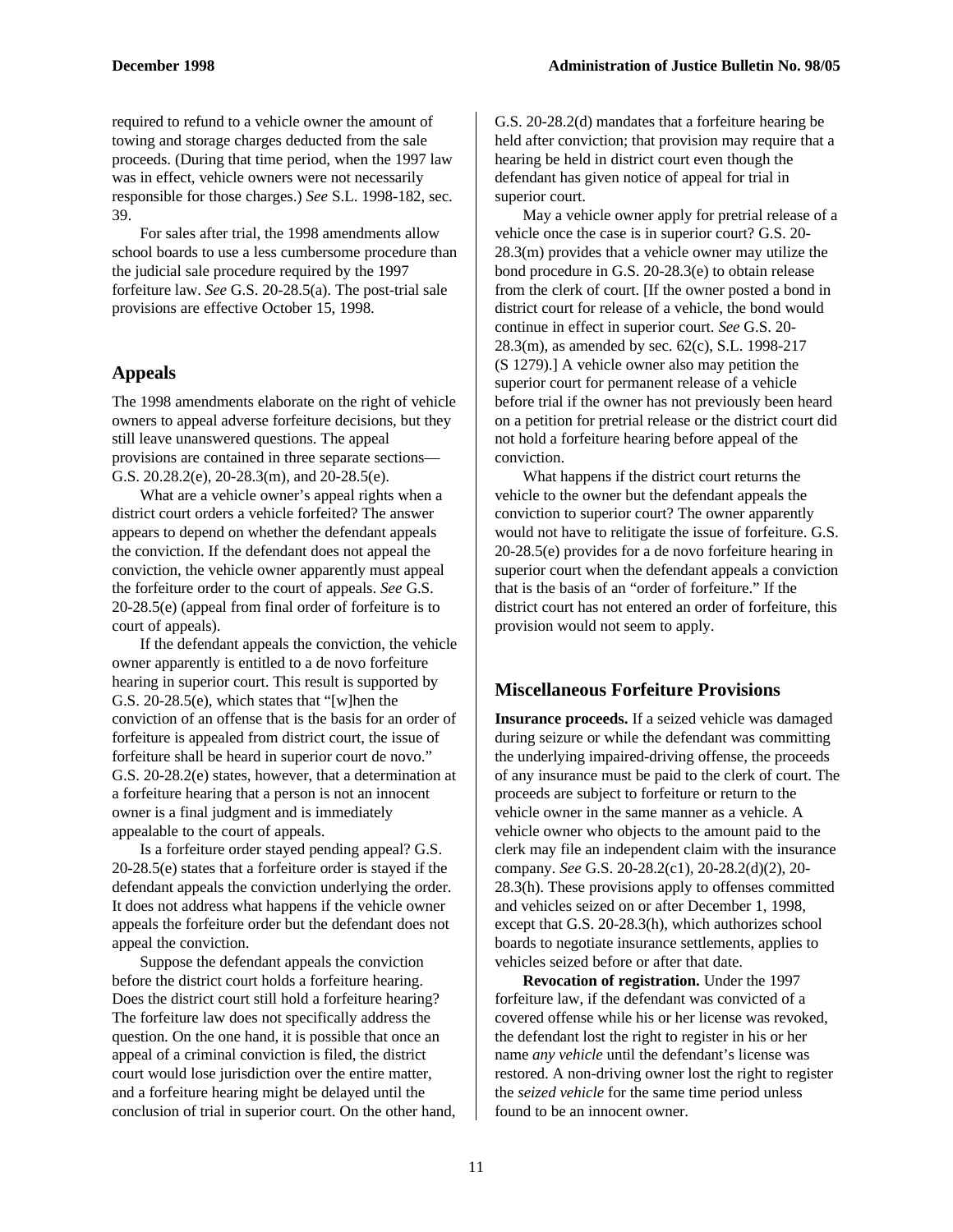The 1998 version of the forfeiture law imposes the same consequences. The difference is that the judge no longer orders the revocations (pursuant to repealed G.S. 20-28.6); rather, they are imposed by DMV following conviction (under new G.S. 20-54.1).

**Role of school board attorney.** The attorney for the local school board has the right to appear and be heard at all proceedings related to forfeiture of seized vehicles. With the consent of the local school board, the district attorney may delegate to the school board's attorney any of the district attorney's duties concerning forfeiture proceedings. *See* G.S. 20-28.3(k).

#### **Other Motor Vehicle Changes**

#### **Zero Tolerance Offenses**

North Carolina uses alcohol concentrations (the amount of alcohol in blood or breath) as an indicator of guilt for various impaired-driving offenses. The alcohol concentration used to determine guilt for impaired driving is 0.08 or higher. *See* G.S. 20-138.1. Special classes of drivers are subject to lower levels. A person may be convicted of impaired driving in a commercial vehicle with an alcohol concentration of 0.04 or higher. *See* G.S. 20-138.2. Drivers under twenty-one may not have any alcohol in their system while driving. *See* G.S. 20-138.3. This year's legislation on impaired driving lowers the alcohol concentrations for some categories of drivers and carves out additional categories of drivers for stricter treatment. The changes discussed here all appear in S.L. 1998-182 (S 1336) and apply to offenses committed on or after December 1, 1998.

**Commercial drivers.** New G.S. 20-138.2A establishes a "zero tolerance" offense for drivers of commercial vehicles. A person violates this new statute by driving a commercial motor vehicle with an alcohol concentration of greater than 0.00 and less than 0.04. The offense is a lesser offense of impaired driving in a commercial vehicle in violation of G.S. 20-138.2. For a first offense, a person is guilty of a Class 3 misdemeanor and is punishable by a \$100 fine only. A second or subsequent conviction is punishable as a misdemeanor under G.S. 20-179, the punishment statute for impaired driving. A person is considered to have a second or subsequent conviction if the previous conviction was within seven years of the date of the current offense. *See* G.S. 20-138.2A(d).

A ten-day disqualification is also imposed upon conviction of a first offense. *See* G.S. 20-17.4(a1). (The disqualification occurs only if the defendant is convicted of the commercial zero tolerance offense,

not before.) Disqualification takes away the right to drive a commercial vehicle but does not affect one's right to drive other motor vehicles. For a second conviction, the disqualification increases to one year [*see* G.S. 20-17.4(a)(6)]; for a third conviction, the disqualification is for life [*see* G.S. 20-17.4(b), (b1)]. A person's license to drive is also revoked for one year for a second or subsequent conviction. *See* G.S. 20-  $17(a)(13)$ .<sup>2</sup> A revocation takes away the right to drive any motor vehicle. If a person's license is revoked for this reason, he or she must comply with the substance abuse assessment requirements in G.S. 20-17.6 before the license may be restored.

The new zero tolerance offense for commercial drivers differs in a significant respect from the zero tolerance offense for drivers under twenty-one. Alcohol concentration, as evidenced by a valid chemical test, is an essential element of the commercial zero tolerance offense. Evidence that the driver of a commercial vehicle has been drinking or has some undetermined amount of alcohol in his or her system is insufficient to support a conviction. Thus, if a chemical test is not administered, a driver could not be prosecuted for the commercial zero tolerance offense. However, because the offense is designated as an implied-consent offense under G.S. 20-138.2A(b), a driver who refuses a chemical test apparently may lose his or her license under G.S. 20-16.2, which authorizes a license revocation for refusal to submit to a chemical test in certain circumstances. An officer also may have grounds to charge regular commercial impaired driving, which may be shown by alcohol concentration or other evidence of impairment.

**School bus drivers and operators of child care vehicles.** A similar new zero tolerance offense applies to drivers of school busses, school activity busses, and  $\overline{a}$ 

2. New G.S. 20-138.2A(d) provides that for purposes of G.S. 20-17(a)(13), which authorizes the one-year disqualification, a person is considered to have a second conviction if the previous conviction is within seven years of the current conviction. Likewise, for purposes of the oneyear revocation, a second or subsequent conviction must be within seven years. For purposes of the lifetime disqualification, however, G.S. 20-138.2A(d) does not appear to impose a seven-year time limit on the use of prior convictions. *See also* G.S. 20-36 (as amended, statute excludes from general ban on use of convictions over ten years old a third or subsequent conviction of the commercial zero tolerance offense; amended statute also excludes a second conviction of regular commercial impaired driving and a second failure to submit to a chemical test on an implied-consent offense involving driving of a commercial vehicle).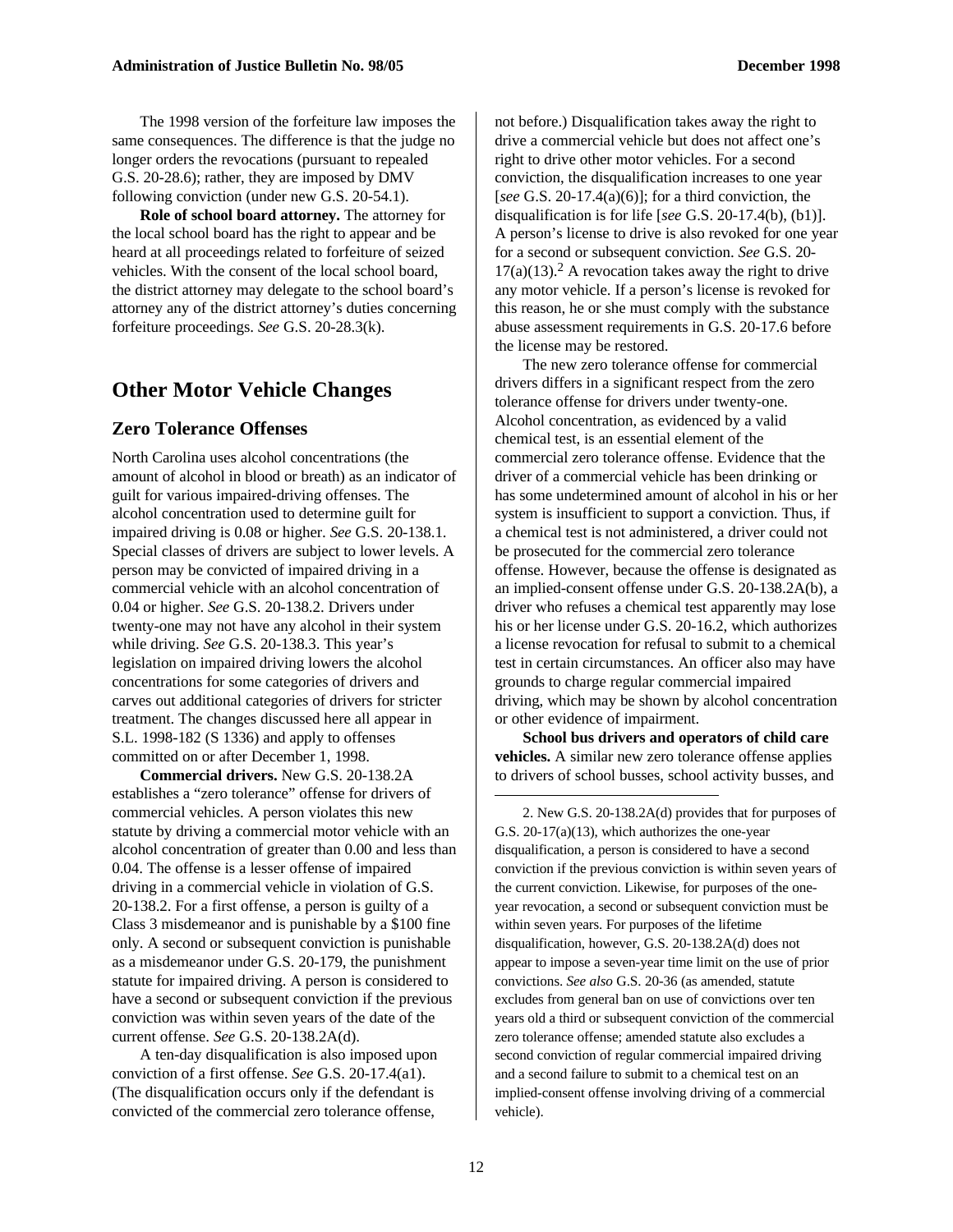child care vehicles. [New G.S. 20-4.01(27)c1 defines "child care vehicles."] A person violates new G.S. 20- 138.2B by driving one of the described vehicles with an alcohol concentration of greater than 0.00. The main difference between this offense and the commercial zero tolerance offense is that a conviction results in a ten-day revocation of the person's license to drive, not merely a disqualification to drive certain vehicles. A second or subsequent conviction results in a one-year revocation. *See* G.S. 20-17(a)(14), 20- 19(c2). (As with the commercial zero tolerance offense, these license consequences occur only upon conviction.)

**Drivers under twenty-one.** The zero tolerance offense for drivers under twenty-one was not changed, but the license consequences for those charged were made more severe. As with charges of regular impaired driving, a zero tolerance charge against a person under twenty-one triggers an immediate pretrial revocation if the person willfully refuses to take an Intoxilyzer test or the person takes the test and the reading is more than 0.00. The revocation ordinarily lasts thirty days (in some instances, forty-five days). *See* G.S. 20- 16.5(b); *see also* G.S. 20-16.5(p) (person may obtain limited driving privilege after ten days of thirty-day revocation and after thirty days of forty-five-day revocation).

#### **Impaired Driving Punishments**

The following changes appear in S.L. 1998-182 (S 1336) and are effective for offenses committed on or after December 1, 1998.

**Punishment for impaired driving in a commercial vehicle.** Commercial impaired driving has been a Class 1 misdemeanor, punishable under structured sentencing. Under amended G.S. 20- 138.2(e), commercial impaired driving now will be subject to the same punishments applicable to regular impaired driving, contained in G.S. 20-179. G.S. 20- 138.2(e) continues to provide that when a person is charged with both commercial and regular impaired driving arising out of the same transaction, the aggregate punishment may not exceed the maximum punishment for regular impaired driving.

**Fines for impaired driving.** Amended G.S. 20- 179 doubles the maximum allowable fine for impaired driving. The maximum fine for a Level 1 punishment (the most serious) becomes \$4,000, and the maximum fine for a Level 5 punishment (the least serious) becomes \$200. This change also applies to commercial impaired driving and to second or subsequent convictions of the new zero tolerance offenses

(discussed above), which are governed by the punishment provisions in G.S. 20-179.

#### **Licensing**

**Duration of pretrial license revocation.** G.S. 20-16.5 normally imposes a pretrial license revocation of thirty days (in some instances, forty-five days) when a person is charged with certain alcohol-related offenses and fails a chemical test or refuses to submit to one. In 1997, G.S. 20-16.5 was revised to impose an *indefinite* pretrial license revocation in some cases, but the effective date was delayed until July 1, 1998. *See* S.L. 1997-486 (H 183).

Under amended G.S. 20-16.5(e) and (f), now effective, if a person has a pending charge that resulted in a pretrial revocation, a revocation for a new charge remains in effect until both the new and pending charges are resolved. (The revocation must remain in effect for a minimum of thirty days.) For example, suppose a person is charged with impaired driving while a charge of impaired driving is pending in district court. As long as the person continues to contest either charge, the revocation for the new charge remains in effect. The person may obtain a limited driving privilege after thirty days of an indefinite revocation (in some instances, after forty-five days) if the privilege is necessary to overcome undue hardship and other conditions are satisfied. *See* G.S. 20-16.5(p).

Also effective July 1, 1998, S.L. 1997-486 changes when the normal thirty-day pretrial revocation begins to run. Under amended G.S. 20-16.5(e), if the person is present when the revocation order is issued, the thirty-day revocation begins on the date of issuance of the order; under prior law, the thirty-day revocation began when the defendant surrendered his or her license, which might be after issuance of the revocation order.

**Disqualification of commercial drivers.** Effective December 1, 1998, S.L. 1998-149 (H 1474) amends G.S. 20-17.4 to disqualify a person from driving a commercial vehicle (but not other types of vehicles) if he or she is convicted of violating an outof-service order. [G.S. 20-4.01(25a) defines an out-ofservice order; G.S. 20-37.12(b) and 20-37.21(a) contain the criminal penalties for violations.] The length of the disqualification depends primarily on the number of prior convictions for violating an out-ofservice order.

**Graduated licenses.** S.L. 1998-149 (H 1474) made a number of relatively technical changes to the graduated license system, adopted in 1997, for drivers under age eighteen. For a discussion of those changes,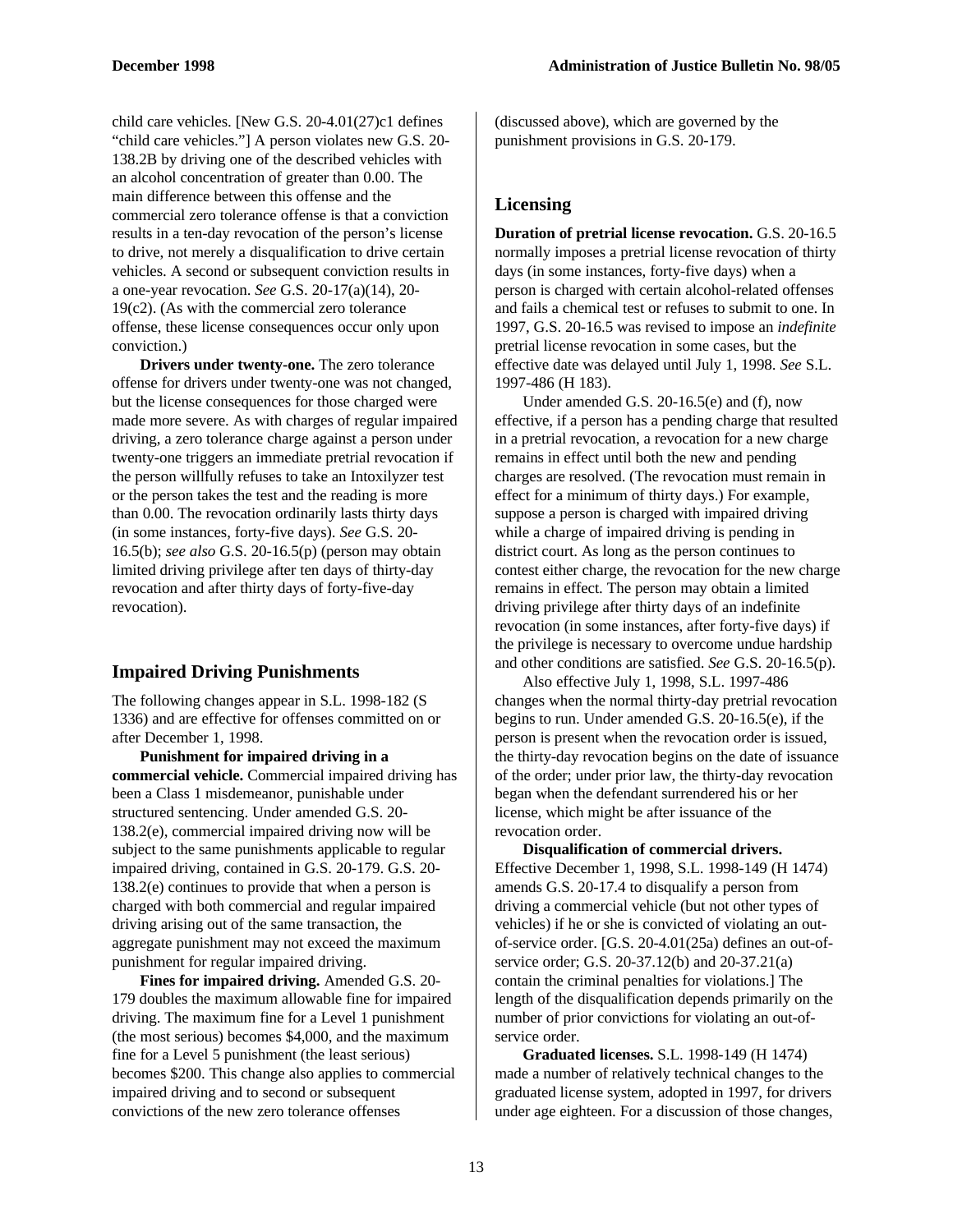*see* James C. Drennan & Ben F. Loeb, Jr., *Motor Vehicles, in* NORTH CAROLINA LEGISLATION 1998 (Institute of Government, forthcoming 1999).

**Revocation of license for failure to perform community service.** The General Assembly enacted legislation this session authorizing revocation of a driver's license for a defendant's failure to perform community service. As this legislation potentially affects all criminal cases, not just cases involving motor vehicle offenses, it is discussed under Sentencing, below.

#### **Controlled Substances**

The General Assembly made several changes to the state's controlled substance laws. Perhaps the most significant ones are to North Carolina's tax on controlled substances, commonly known as the "drug tax." Although the revisions to the drug tax are fairly limited, the stakes are potentially high—namely, the enforceability of the tax.

#### **Modification of Drug Tax**

**Court cases regarding constitutionality of drug tax.** The drug tax provisions, contained in Article 2D of G.S. Chapter 105 (G.S. 105-113.105 through 105- 113.113), impose a tax on individuals who illegally possess more than a specified amount of a controlled substance. Individuals who were assessed the drug tax and also prosecuted for a controlled substance offense challenged the constitutionality of the tax, arguing that requiring them to pay the tax and then prosecuting them criminally concerning the drugs on which they were taxed violated the Double Jeopardy Clause of the U.S. Constitution, which prohibits punishing a person, or placing a person in jeopardy of being punished, more than once for the same offense. The North Carolina Court of Appeals, in a two-to-one decision, rejected this argument, holding that the tax did not constitute a criminal punishment and that the defendant was placed in jeopardy only once—when tried for the criminal offense. *See State v. Ballenger,* 123 N.C. App. 179, 472 S.E.2d 572 (1996), *aff'd per curiam,* 345 N.C. 626, 481 S.E.2d 84 (1997). The North Carolina Supreme Court affirmed the *Ballenger* decision without issuing its own opinion. The court of appeals and supreme court (without opinion) also rejected the defendant's double jeopardy argument concerning the drug tax in *State v. Creason,* 123 N.C. App. 495, 473 S.E.2d 771 (1996), *aff'd per curiam,* 346 N.C. 165, 484 S.E.2d 525 (1997).

After the rulings in *Ballenger* and *Creason*, the U.S. Court of Appeals for the Fourth Circuit assessed the constitutionality of North Carolina's drug tax. *See Lynn v. West,* 134 F.3d 582 (4th Cir. 1998), *cert. denied,* \_\_\_ U.S. \_\_\_, 119 S. Ct. 47 (Oct. 5, 1998). The plaintiffs in the *Lynn* case brought a civil lawsuit against North Carolina and two of its tax officials. Contrary to the state appellate courts, the Fourth Circuit held that the tax *was* a criminal penalty and that the state therefore had to respect the constitutional safeguards accompanying criminal proceedings (for example, the right to trial by jury) when enforcing the tax. Because of the nature of the lawsuit, the Fourth Circuit did not address the specific double jeopardy question decided by the state appellate courts. But, by finding the drug tax to be a criminal penalty, the court clearly validated the double jeopardy argument rejected by the state courts. The U.S. Supreme Court refused to review the Fourth Circuit's decision, leaving unsettled the enforceability of North Carolina's drug tax and its impact on criminal prosecutions.

**1998 amendments to drug tax.** Against this background, the General Assembly passed S.L. 1998- 218 (S 1554), effective October 31, 1998. The act does not modify any of the procedures for enforcement of the drug tax; rather, it affects only the amount of tax on some drugs and the penalties for failure to pay the tax. The act's preamble (which is not part of the drug tax statutes themselves) states that the General Assembly's intent is to modify the tax in accordance with the federal court's ruling in the *Lynn* case. Whether these changes accomplish this purpose, however, must await further litigation.

First, the act reduces the tax on two categories of controlled substances (the drug tax is levied on six different categories of controlled substances). As amended, G.S. 105-113.107 imposes a tax of \$50 on each gram of cocaine (rather than \$200 per gram, as under prior law), and a tax of \$200 for each ten dosage units of a controlled substance that is not sold by weight and is not classified as a "low-street-value" drug (rather than \$400 per ten dosage units, as under prior law).

Second, the act reduces the monetary penalty for failure to pay the drug tax. Under former G.S. 105- 113.110A, a person who failed to pay the tax was liable for a penalty of 50% of the tax due and interest. (The penalty had previously been reduced in 1995 from 100% to 50% of the tax due. *See* 1995 Sess. Laws Ch. 340.) As amended, the statute imposes a penalty of 10% of the tax due. [The amended statute does not specifically refer to the amount of the penalty. Instead, it states that Article 9 of G.S. Chapter 105, which contains general penalty provisions for tax violations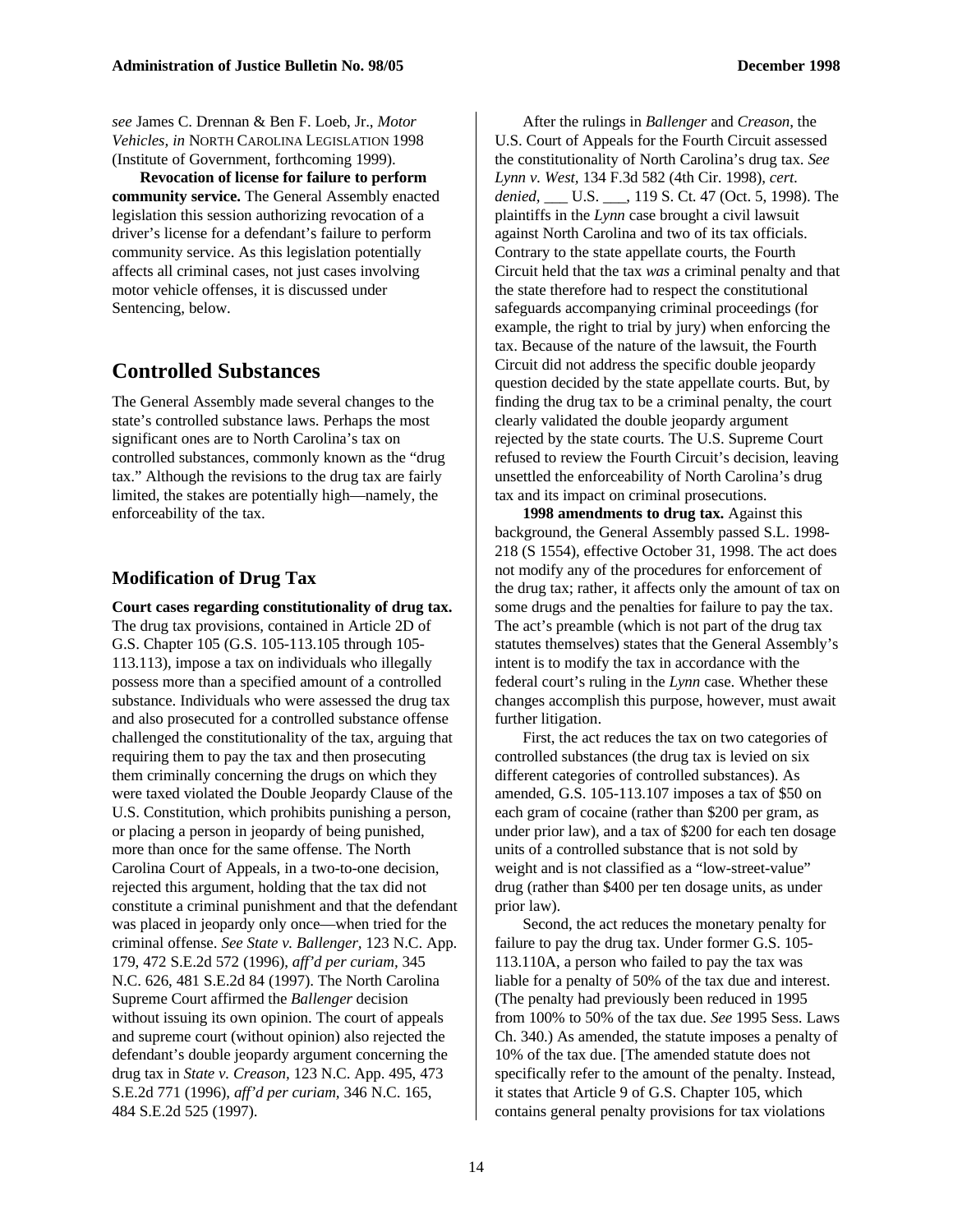and imposes a 10% penalty for failing to pay a tax, applies to the drug tax.] A person who fails to pay the drug tax remains liable for interest on the unpaid tax [under G.S. 105-241.1(i) of Article 9] at the same rate as under prior law.

The act also may have the effect of restoring criminal penalties for failure to pay the drug tax. In 1995, the General Assembly repealed the criminal penalties for failure to pay the drug tax. *See* 1995 Sess. Laws Ch. 340 (repealing G.S. 105-113.110). Article 9 of G.S. Chapter 105, which now will apply to the drug tax, contains its own criminal penalties for failure to pay taxes. *See* G.S. 105-236.

#### **Drug Offenses Involving Minors**

The General Assembly created several new drug offenses involving minors and revised the punishments for those types of offenses. This legislation, effective for offenses committed on or after January 1, 1999, is in sections 17.16(e), (f), and (h) of S.L. 1998-212 (S 1366).

**Sale or delivery to minor.** G.S. 90-95(e)(5) was amended to create two offenses (formerly, there was one) involving sale or delivery to a minor of a controlled substance in violation of G.S. 90-95(a)(1). The two offenses are distinguished by the minor's age. Sale or delivery to a minor who is more than thirteen but less than sixteen years of age is a Class D felony; sale or delivery to a minor thirteen years of age or younger is a class C felony. [Sale or delivery to a minor sixteen years of age or older remains subject to the general punishment provisions for illegal sale or delivery of a controlled substance, contained in G.S. 90-95(b).] The age of the minor appears to be an essential element of these offenses. Therefore, to obtain a conviction, the prosecution would have to allege the minor's age in the indictment or other pleading. Likewise, instructions to the jury would have to indicate that the prosecution has the burden of proving the requisite age beyond a reasonable doubt.

**Hiring of minor.** G.S. 90-95.4 was amended to create four offenses (formerly, there were two) involving hiring of a minor to violate G.S. 90-95(a)(1). (The amended statute clarifies that a person who hires *or* intentionally uses a minor for such a purpose may be found guilty of one of these offenses.) The offenses are differentiated according to the age of both the defendant and the minor.

If the defendant is at least eighteen but less than twenty-one years of age and the minor is more than thirteen but less than eighteen years of age, the offense is punishable as a felony one class greater than the violation for which the minor was hired.

- If the defendant is at least eighteen but less than twenty-one years of age and the minor is thirteen years of age or younger, the offense is punishable as a felony two classes greater than the violation for which the minor was hired.
- If the defendant is twenty-one years of age or older and the minor is more than thirteen but less than eighteen years of age, the offense is punishable as a felony three classes greater than the violation for which the minor was hired.
- If the defendant is twenty-one years of age or older and the minor is thirteen years of age or younger, the offense is punishable as a felony four classes greater than the violation for which the minor was hired.

As with the offenses involving sale or delivery of a controlled substance to a minor, discussed above, the prosecution must allege and prove the requisite ages to obtain a conviction.

**New drug offenses involving minors.** Under new G.S. 90-95.6, a person is guilty of promoting drug sales by a minor, a Class D felony, if the person knowingly: (1) entices, forces, encourages, or otherwise facilitates a minor in violating G.S. 90- 95(a)(1); *and* (2) supervises, supports, advises, or protects the minor in violating G.S. 90-95(a)(1).<sup>3</sup> Because the statute does not specify the minor's age, the general definition of "minor" in G.S. 48A-2 (a person under eighteen years of age) probably applies to this offense.

Under new G.S. 90-95.7, a person is guilty of participating in a drug violation by a minor, a Class G felony, if: (1) the person is twenty-one years of age or

3. Although the new statute contains no conjunction between elements (1) and (2)—that is, no "and" or "or"—it appears to require proof of both elements for conviction. Thus, the statute lists the elements separately; if proof of only one element were required, the listed acts (enticing, supervising, and so on) could have been set out in a single clause. Further, element (1) refers to "a" minor, and element (2) refers to "the" minor, suggesting that the defendant must enlist a minor's assistance and then oversee that minor's activities. Last, the punishment for this offense is potentially greater than the punishment for hiring or intentionally using a minor to commit a drug violation under G.S. 90-95.4, discussed previously, suggesting that more is required for conviction than the acts listed in element (1) alone.

 $\overline{a}$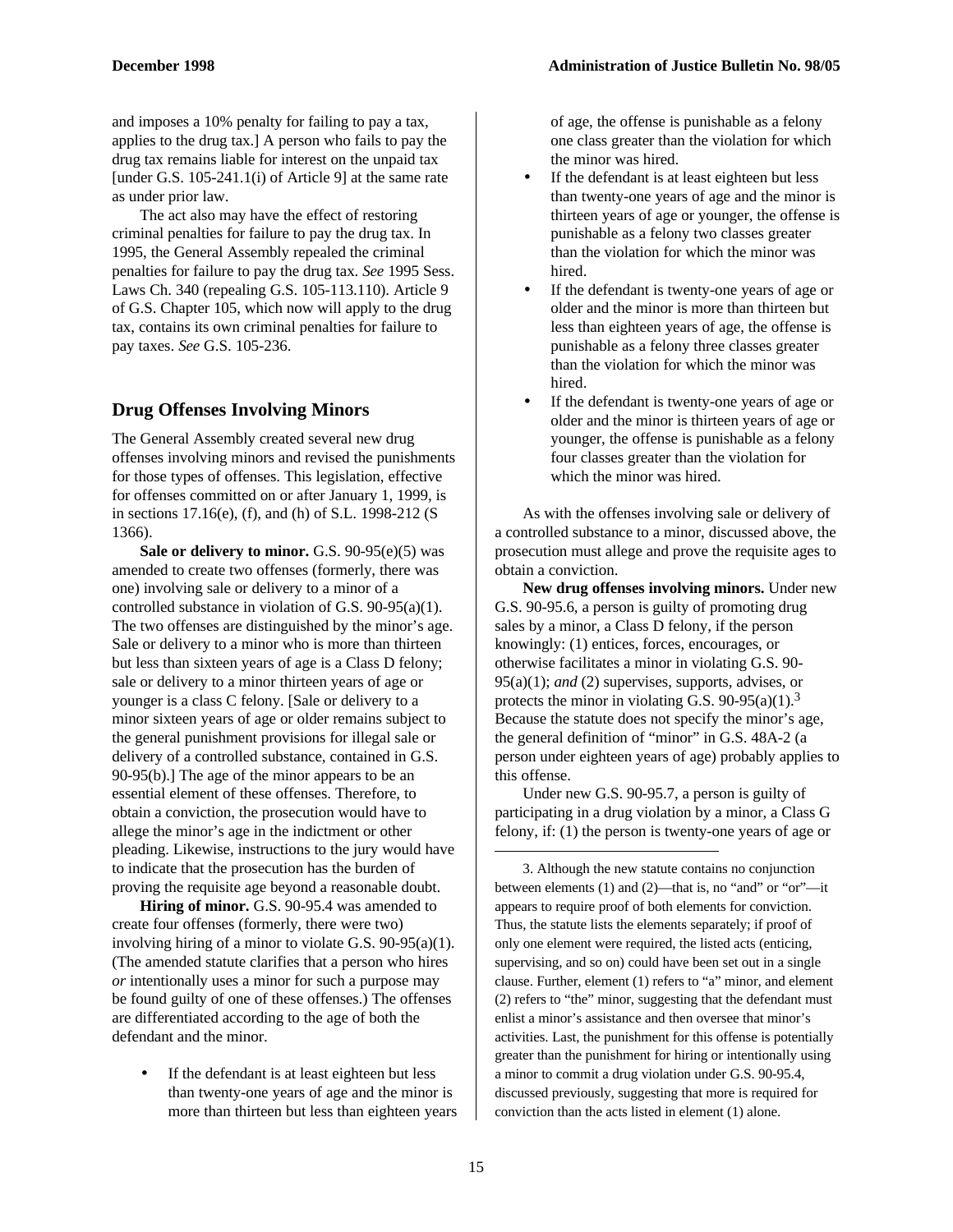older; (2) the person purchases or receives a controlled substance from a minor; (3) the minor is thirteen years of age or younger; and (4) the minor possesses, sells, or delivers the controlled substance in violation of G.S. 90-95(a)(1).

#### **Pretrial Release for Drug Trafficking**

G.S. 15A-533 recognizes that when a person is arrested for a noncapital offense, he or she has the right to have pretrial release conditions determined. The judicial official setting the conditions has the discretion to choose among different forms of pretrial release (for example, a secured bond or release to the custody of another person), but the judicial official must always set some pretrial release conditions, giving the defendant at least an opportunity to obtain liberty before trial.

Effective for offenses committed on or after January 1, 1999, S.L. 1998-208 (H 1023) amends G.S. 15A-533 to permit the denial of any form of pretrial release in a limited class of cases. The amended statute establishes a rebuttable presumption that when a defendant meets certain criteria, no condition of release will reasonably assure the defendant's appearance or the safety of the community. This presumption arises if the judicial official finds:

- reasonable cause to believe that the defendant committed a drug-trafficking offense;
- the drug-trafficking offense was committed while the defendant was on pretrial release for another offense; and
- the defendant has a prior conviction for a Class A through E felony or drug-trafficking offense and less than five years has elapsed since the date of conviction or the defendant's release from prison, whichever is later.

If the defendant meets these criteria, only a district or superior court judge may set pretrial release conditions and then only upon finding that there is a reasonable assurance that the defendant will appear and that release does not pose an unreasonable risk of harm to the community.

The amended statute creates a form of "preventive detention"—that is, it allows a defendant to be held in custody before trial because he or she is deemed too dangerous or too great of a flight risk to be released. In *United States v. Salerno,* 481 U.S. 739, 107 S. Ct. 2095, 95 L. Ed. 2d 697 (1987), the U.S. Supreme Court held that preventive detention is constitutional in limited circumstances. North Carolina's statute may not soon be put to the test of *Salerno*, however, as it potentially applies to very few defendants.

### **Other Criminal Offenses**

Unless otherwise noted, the following changes apply to offenses committed on or after January 1, 1999.

**Life sentence for second or subsequent class B1 felony.** New G.S. 15A-1340.16B, enacted by section 17.16(a) of S.L. 1998-212 (S 1366), provides for life imprisonment without parole for a Class B1 felony in some circumstances. (The only Class B1 felonies are first-degree forcible or statutory rape; first-degree forcible or statutory sexual offense; and statutory rape or sexual offense against a person who is thirteen, fourteen, or fifteen years old if the defendant is at least six years older than the person.) New G.S. 15A-1340.16B provides for a life sentence for a Class B1 felony if:

- the offense was against a person thirteen years of age or younger;
- the defendant has at least one prior conviction for a Class B1 felony; and
- the court finds no mitigating factors.

G.S. 15A-1340.16B(b) states that if the court finds any mitigating factors, it must sentence the defendant in accordance with the regular structured-sentencing rules, which prescribe a range of punishments based on the defendant's prior record.

**Injury to pregnant woman.** New G.S. 14-18.2, enacted by section 17.16(b) of S.L. 1998-212 (S 1366), creates the offense of injury to a pregnant woman. A person violates new G.S. 14-18.2 if:

- while committing a felony, or a misdemeanor that constitutes an act of domestic violence as defined in G.S. Chapter 50B,
- the person causes injury to a pregnant woman,
- knowing that the woman is pregnant,
- which causes a miscarriage or stillbirth.

It appears that the prosecution will have to allege and prove to the jury the underlying felony or misdemeanor, not simply present this evidence at sentencing. The new offense is punishable as a felony or misdemeanor one class higher than the underlying felony or misdemeanor committed by the defendant. If the underlying offense is a Class A1 misdemeanor, the offense is punishable as a Class I felony. The new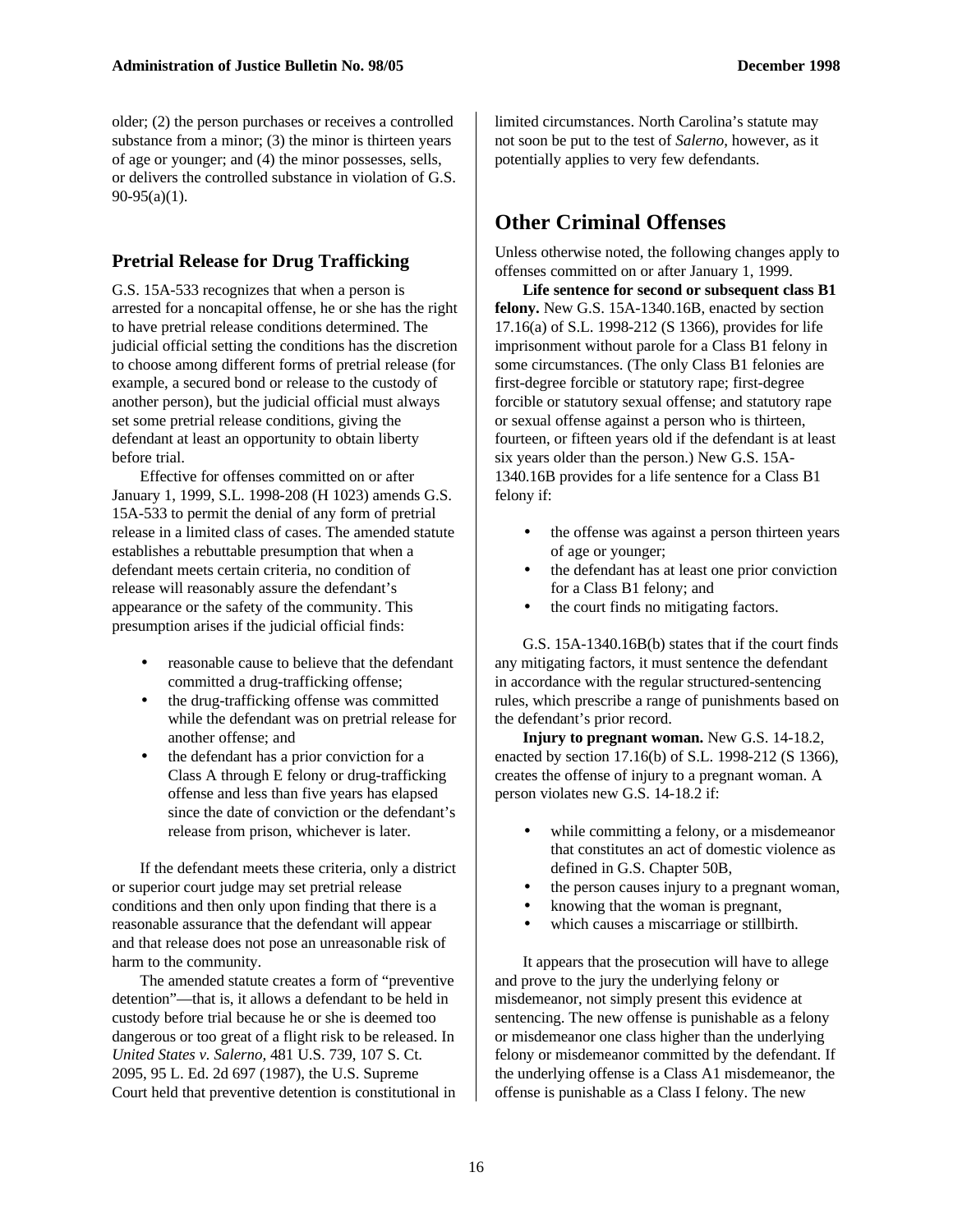statute provides that it does not apply to acts committed by a pregnant woman causing a miscarriage or stillbirth by the woman.

**Cruelty to animals.** Section 17.16(c) of S.L. 1998-212 (S 1366) amends G.S. 14-360 to create two offenses involving cruelty to animals. Subsection (a) of G.S. 14-360 makes *intentionally* injuring, tormenting, or killing an animal a Class 1 misdemeanor. Subsection (b) makes *maliciously* torturing or killing an animal a Class I felony (but may not be construed as increasing the punishment for cockfighting in violation of G.S. 14-362). The amended statute exempts from the prohibition on cruelty to animals several activities, such as lawful hunting and lawful biomedical research. It also changes the definition of "animal" from every "living creature" to every "living vertebrate except human beings."

**Greyhound racing.** New G.S. 14-309.20, enacted by section 17.16(d) of S.L. 1998-212 (S 1366), criminalizes greyhound racing. The new law makes it a Class 1 misdemeanor to do the following: (1) hold, conduct, or operate a greyhound race for public exhibition in North Carolina for monetary remuneration; or (2) transmit or receive interstate or intrastate simulcasts of greyhound races for commercial purposes in North Carolina.

**Domestic criminal trespass.** Section 17.19 of S.L. 1998-212 (S 1366) amends G.S. 14-134.3 to create a variation of the offense of domestic criminal trespass. A person is guilty of a Class G felony (instead of a Class 1 misdemeanor, the normal classification of domestic criminal trespass) if, in addition to committing the acts required for domestic criminal trespass, the person trespasses on property operated as a safe house or haven for domestic violence victims and the person is armed with a deadly weapon.

**Escape from private correctional facility.** New G.S. 14-256.1, enacted by section 17.23 of S.L. 1998-212 (S 1366), creates a new offense of escape from a private correctional facility, a Class H felony. The new offense applies only to individuals who are (1) convicted in a jurisdiction other than North Carolina and (2) housed in private correctional facilities in North Carolina. Section 17.23 of S.L. 1998-212 also directs the Department of Correction to consult with the Department of Justice and report to the General Assembly on the appropriateness of this penalty for inmates serving sentences imposed by other jurisdictions.

**Increased punishment for tax violations.** Effective for offenses committed on or after December 1, 1998, S.L. 1998-178 (S 1228) changes the punishment classifications for the following offenses

from a Class I to Class H felony:

- attempting to evade or defeat a tax in violation of G.S. 105-236(7);
- aiding or assisting the filing of a false or fraudulent return in violation of G.S. 105- 236(9a).

The act also deletes the provisions specifying the potential fine for these offenses (up to \$25,000 for the first-listed violation and up to \$10,000 for the secondlisted violation). Under G.S. 15A-1340.17, which governs fines for felonies in general, the fine will be in the court's discretion.

**Local regulation of sexually-oriented businesses.** Effective July 15, 1998, S.L. 1998-46 (S 452) allows cities and counties to regulate sexuallyoriented businesses, defined as those that emphasize the anatomical areas and sexual activities specified in G.S. 14-202.10 (the definition section for adult establishments). [The act also broadens the definition of adult bookstore, contained in G.S. 14-202.10(1).] New G.S. 160A-181.1 contains examples of the types of zoning, licensing, and other ordinances that local governments may enact, including restrictions on the location of sexually-oriented businesses, limitations on hours of operation, and registration requirements for owners and employees. The new statute also provides that while a local government is considering potential regulations it may enact a moratorium of reasonable duration on the opening and expansion of sexuallyoriented businesses. It also may require existing businesses to comply with any regulations within a reasonable period of time after adoption.

In conformity with this grant of authority to local governments, the act amends several statutes: G.S. 14- 190.1 on obscene materials, G.S. 14-190.9 on indecent exposure, G.S. 14-202.11 on adult establishments, and G.S. 18B-904 on ABC permits. The amended statutes provide that they do not preempt local government regulation of sexually-oriented businesses to the extent consistent with constitutional protections for free speech. (These amendments effectively overrule a contrary ruling in *Onslow County v. Moore,* 129 N.C. App. 376, 499 S.E.2d 780 (1998), which found a local ordinance on sexually-oriented businesses to be preempted.) The act also amends the description of nuisances in G.S. 19-1, providing that repeated violations of a local ordinance on sexually-oriented businesses may constitute a nuisance in specified circumstances.

**Recodification of railroad offenses.** Effective September 4, 1998, S.L. 1998-128 (H 1094) recodifies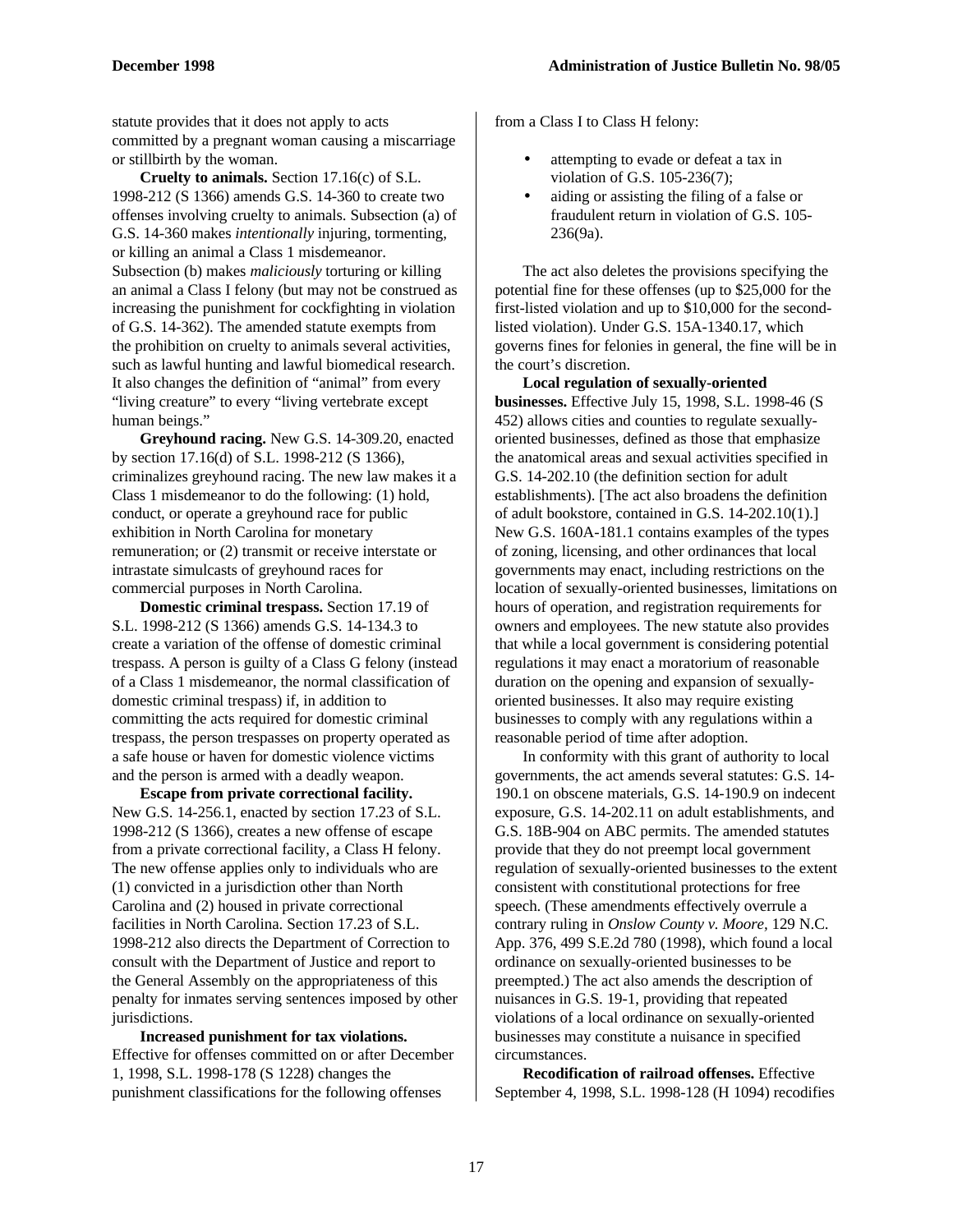two offenses relating to railroads. The offenses described in new G.S. 14-460 (riding on a train unlawfully) and G.S. 14-461 (unauthorized manufacture or sale of switch-lock keys) essentially duplicate the offenses contained in G.S. 62-319 and 62-322. In an apparent oversight, however, the act did not repeal the latter two statutes. The act also adds G.S. 136-197, which makes it a Class 1 misdemeanor for an intoxicated person to board a train after being forbidden by the conductor.

#### **Criminal Procedure**

**Execution by lethal injection only.** Effective for executions on or after October 30, 1998, section 17.22 of S.L. 1998-212 (S 1366) amends state law to abolish executions by lethal gas. G.S. 15-187 and 15-188, as amended, provide that a person sentenced to death may be executed by lethal injection only.

**Elimination of review of sentences of life without parole.** As part of the crime victims' rights legislation, the General Assembly repealed the right of a defendant to obtain review of a sentence of life without parole after he or she has served twenty-five years in prison. Under Article 85B of G.S. Chapter 15A [repealed by section 19.4(q) of S.L. 1998-212 (S 1366)], a defendant could seek review by a superior court judge, who then had to recommend to the Governor whether the sentence should be altered or commuted. The repeal is effective for offenses committed on or after December 1, 1998. Of course, the repeal does not affect the power of the Governor, under Art. III, Sec. 5(6) of the North Carolina Constitution, to grant pardons and commute sentences.

**Involuntary commitment of insanity acquittees.** G.S. 15A-1321 has required that a defendant found not guilty by reason of insanity be committed to a state twenty-four-hour facility (a state hospital providing services around the clock). Effective for offenses occurring on or after January 1, 1999, section 12.35B of S.L. 1998-212 (S 1366) modifies the commitment procedure for criminal defendants who are acquitted by reason of insanity. As amended, G.S. 15A-1321 continues to require automatic commitment after a finding of not guilty by reason of insanity but it distinguishes among insanity acquittees based on the criminal charges against them. If an insanity acquittee is *not* alleged to have inflicted or have attempted to inflict serious physical injury or death, he or she may be sent to any state twenty-four-hour facility. Insanity acquittees who are alleged to have engaged in such conduct, however, must be sent to a forensic unit operated by the Department of Health and Human

Services and must reside there until released in accordance with the procedures in G.S. Chapter 122C. (The procedures on release in G.S. Chapter 122C continue to apply to all insanity acquittees, regardless of the facility to which they have been committed.)

The only facility that has a forensic unit meeting the description in the amended statute is Dorothea Dix Hospital in Raleigh. In 1997, the General Assembly appropriated approximately \$3.5 million for the creation of a secure, seventy-two-bed forensic unit at Dorothea Dix for individuals who are found incompetent to stand trial or not guilty by reason of insanity and who are considered a risk of escape or violent behavior. *See* Mark F. Botts, *Mental Health and Related Laws, in* NORTH CAROLINA LEGISLATION 1997, at pp. 229–30 (Institute of Government, 1997).

**Inclusion of judges' and attorneys' names in criminal case records.** Effective for records compiled on or after January 1, 1999, new G.S. 7A-109.2 [enacted by S.L. 1998-208 (H 1023)] requires the clerk of court to include in the record of disposition in every criminal case (in both district and superior court) the names of the presiding judge and the attorneys for the State and defendant.

**Mileage reimbursement for out-of-state witnesses.** Section 16.25 of S.L. 1998-212 (S 1366) amends G.S. 7A-314(c) and 15A-813 to increase the amount of mileage reimbursement for out-of-state witnesses summoned to appear in a criminal case in North Carolina. Effective for expenses incurred on or after October 30, 1998, out-of-state witnesses are entitled to the same mileage reimbursement that instate witnesses receive—that is, the rate allowed for state employees. If an out-of-state witness must appear for more than one day, he or she also is entitled to reimbursement for lodging and meal expenses up to the rate allowed for state employees.

**Notice of bond forfeiture.** Effective July 24, 1998, S.L. 1998-58 (H 354) changes the method of service of a court order declaring a bail bond to be forfeited. Amended G.S. 15A-544(b) allows the clerk of court to use first-class instead of certified mail to notify the obligors on the bond of a forfeiture order.

**Regulation of bail bondsmen.** S.L. 1998-211 (H 926) revises several statutes regulating bail bondsmen. The changes discussed here are effective November 1, 1998.

Amended G.S. 58-71-20 requires that a bail bondsman return the premium paid for a bond within seventy-two hours after the bondsman surrenders a defendant; previously, the statute did not contain a specific time limit. The amended statute also describes the circumstances in which a bondsman may keep the premium despite surrendering the defendant. Amended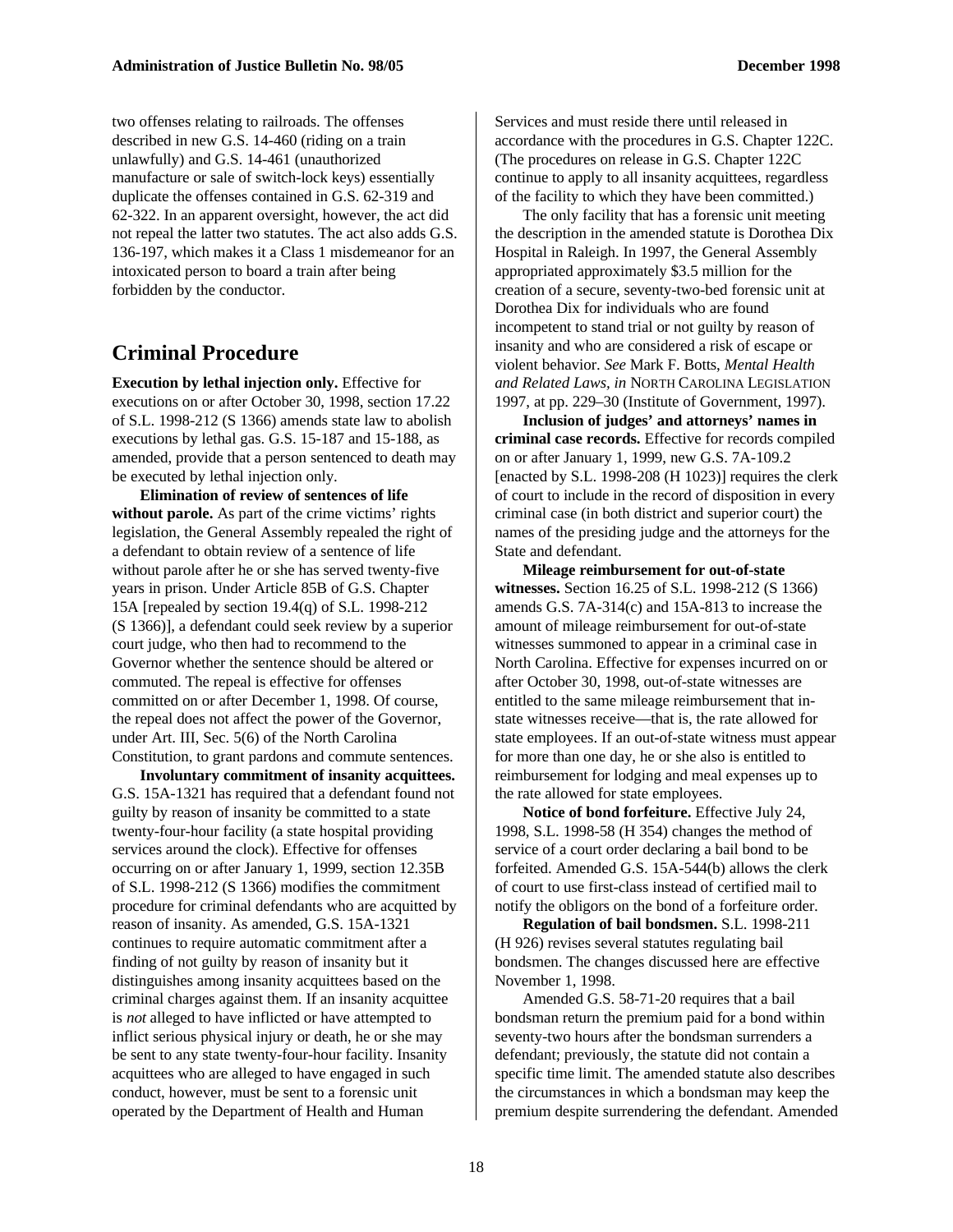G.S. 58-71-95(5) likewise sets a seventy-two-hour time limit on return by a bondsman of collateral security or other indemnity after the final termination of liability on a bond.

The act also revises G.S. 58-71-80 on licensing of bail bondsmen and runners. As amended, subsections (a)(2) and (6) provide that the Commissioner of Insurance *may* deny, suspend, revoke, or refuse to renew a license for conviction of any misdemeanor committed in the course of dealings under the license or for conviction of a crime involving moral turpitude. Subsection (b) provides that the Commissioner *shall* deny, revoke, or refuse to renew a license if the person is or has ever been convicted of a felony.

**Increased court fees.** Effective for fees assessed or paid on or after February 1, 1999, section 29A.12 of S.L. 1998-212 (S 1366) amends G.S. 7A-304(a) to increase court costs by \$6 in criminal cases—from \$80 to \$86 in district court and from \$100 to \$106 in superior court.

#### **Sentencing**

#### **IMPACT**

The IMPACT program (short for "Intensive Motivational Program of Alternative Correctional Treatment," but commonly known as "boot camp") has been a sentencing option for defendants sentenced to *special probation*—a form of probation in which one of the conditions is that the defendant serve a short period of imprisonment. Effective December 1, 1998, section 17.21 of S.L. 1998-212 (S 1366) amends several probation statutes to reclassify IMPACT as a *residential treatment program.* Although IMPACT will no longer be a form of special probation, it will continue to be a condition of probation and may be imposed only if the defendant is eligible for an intermediate punishment within the meaning of structured sentencing. *See* G.S. 15A-1340.11(6)b (assignment to residential program is form of intermediate punishment). The eligibility criteria for IMPACT remain unchanged—that is, the defendant must be between sixteen and thirty years of age, must have been convicted of a felony or Class A1 or 1 misdemeanor, and must pass a medical examination. *See* 15A-1343.1. The length of a sentence to IMPACT also remains the same—from 90 to 120 days. *See* G.S. 15A-1343(b1)(2a).

Classifying IMPACT as a residential treatment program instead of a form of special probation has two potential consequences. First, under prior law, a person could be sentenced to IMPACT only if the time to be

served in that program was no longer than one-half of the suspended term of imprisonment. This time limit was part of the rules governing special probation, which limit the period of confinement that may be imposed as part of that form of probation. The amended probation statutes no longer contain this time limit for IMPACT. *See* G.S. 15A-1344(e), 15A- $1351(a)$ . The change will not affect the length of time a defendant may be sentenced to IMPACT, as the amended statutes still provide that the sentence may be for no longer than 120 days. But, it may expand the situations in which a court may impose IMPACT. Under the amended statutes, a court apparently may sentence a defendant to IMPACT even though the period of confinement may be for longer than one-half of the suspended term of imprisonment given the defendant.

Second, under prior law, time served in IMPACT had to be credited against an activated term of imprisonment if the defendant's probation was revoked. *See State v. Farris,* 336 N.C. 552, 444 S.E.2d 182 (1994) (time spent in confinement as condition of special probation must be credited against activated term of imprisonment); G.S. 15-196.1 (sentence must be credited with time spent committed to or confined in state or local correctional, mental, or other institution as result of charge); *see also North Carolina v. Pearce,* 395 U.S. 711, 89 S. Ct. 2072, 23 L. Ed. 2d 656 (1969) (punishment already exacted for offense must be fully credited against sentence). Because IMPACT remains a form of confinement, credit may still need to be given for time served in that program; however, the reclassification of IMPACT, from special probation to residential treatment, may reopen that issue.

#### **Community Service and License Revocations**

Community service is work performed by defendants without pay, usually as a condition of probation or deferred prosecution. Effective October 31, 1998, section 34 of S.L. 1998-217 (S 1279) adds subsection (f) to G.S. 143B-475.1 authorizing a court to revoke a person's driver's license for a willful failure to perform community service. Under this new provision, the community service staff shall report to the court a "significant violation" of the terms of probation or deferred prosecution related to community service. The staff must serve on the defendant, by mail or personal delivery, a notice of hearing stating the basis of the alleged violation at least ten days before the hearing. The hearing may go forward even if the defendant fails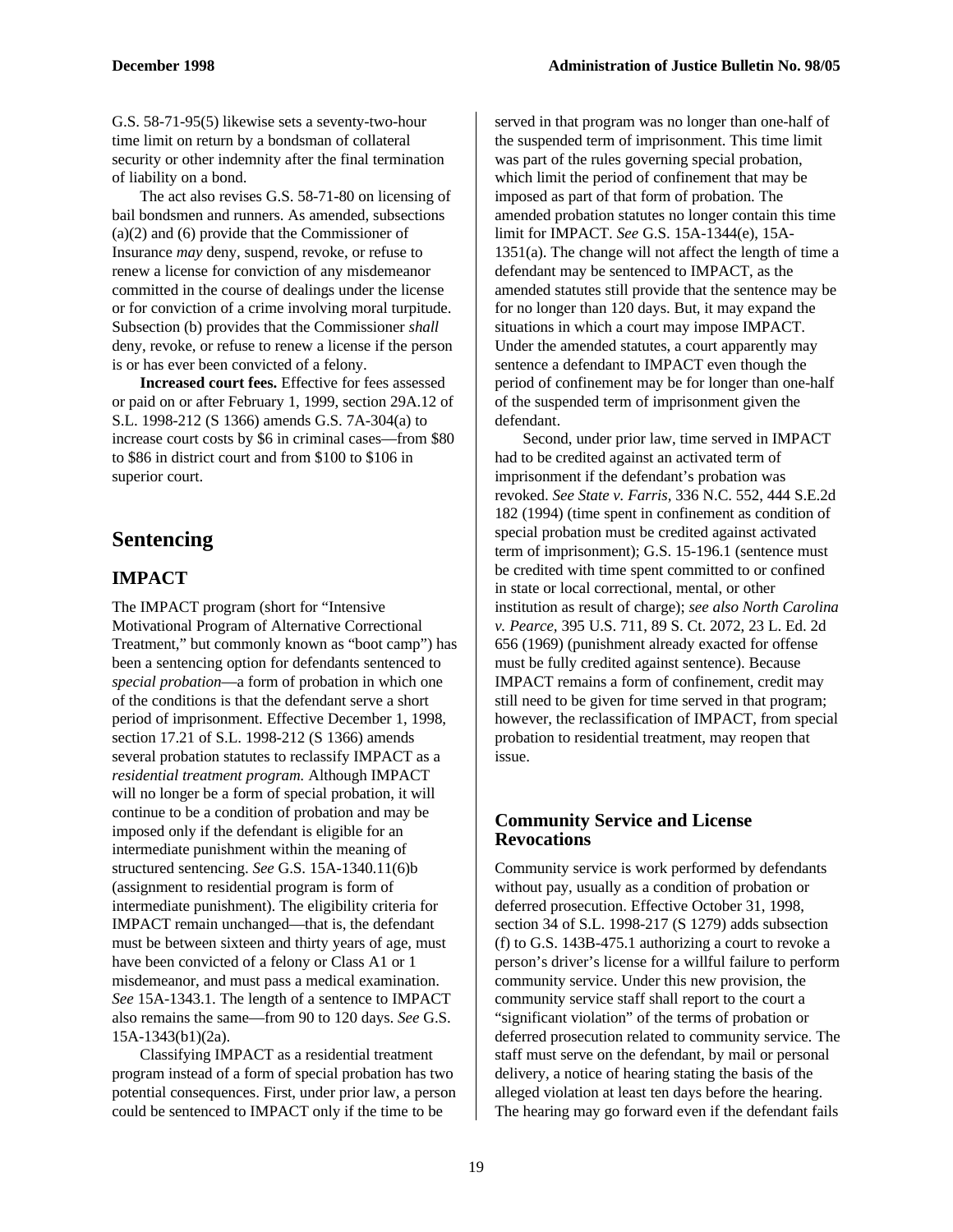to appear. If the court determines that there has been a willful failure to comply with the community service requirement, it shall revoke the driver's license of the defendant. The revocation continues until the community service requirement is met. If the defendant is present, the court also may take any other action authorized for violation of a condition of probation.

Although not spelled out in new G.S. 143B-475.1(f), any license revocation probably lasts until the person meets the community service requirement or the court revokes or terminates the person's probation,

which terminates any community service requirement. Another potential issue involves the North Carolina state constitution, which establishes the outer limit on the courts' power to punish a person for a criminal offense. Whether revocation of a person's driver's license for failure to comply with a condition of probation is a permissible punishment has not yet been considered by the courts. *See generally* STEVENS H. CLARKE, LAW OF SENTENCING, PROBATION, AND PAROLE IN NORTH CAROLINA 18-19 (Institute of Government, 2d ed. 1997).

This Bulletin is published by the Institute of Government to address issues of interest to local and state government employees and officials. Public officials may photocopy the Bulletin under the following conditions: (1) it is copied in its entirety; (2) it is copied solely for distribution to other public officials, employees, or staff members; and (3) copies are not sold or used for commercial purposes.

Additional copies of this Bulletin may be purchased from the Institute of Government. To place an order or to request a catalog of Institute of Government publications, please contact the Publications Sales Office, Institute of Government, CB# 3330 Knapp Building, UNC-CH, Chapel Hill, NC 27599-3330; telephone (919) 966-4119; fax (919) 962-2707; e-mail khunt@iogmail.iog.unc.edu; or visit the Institute's web site at http://ncinfo.iog.unc.edu.

The Institute of Government of The University of North Carolina at Chapel Hill has printed a total of 3288 copies of this public document at a cost of \$2870.10 or \$0.87 each. These figures include only the direct costs of reproduction. They do not include preparation, handling, or distribution costs.

> ©1998 Institute of Government. The University of North Carolina at Chapel Hill Printed in the United States of America

This publication is printed on permanent, acid-free paper in compliance with the North Carolina General Statutes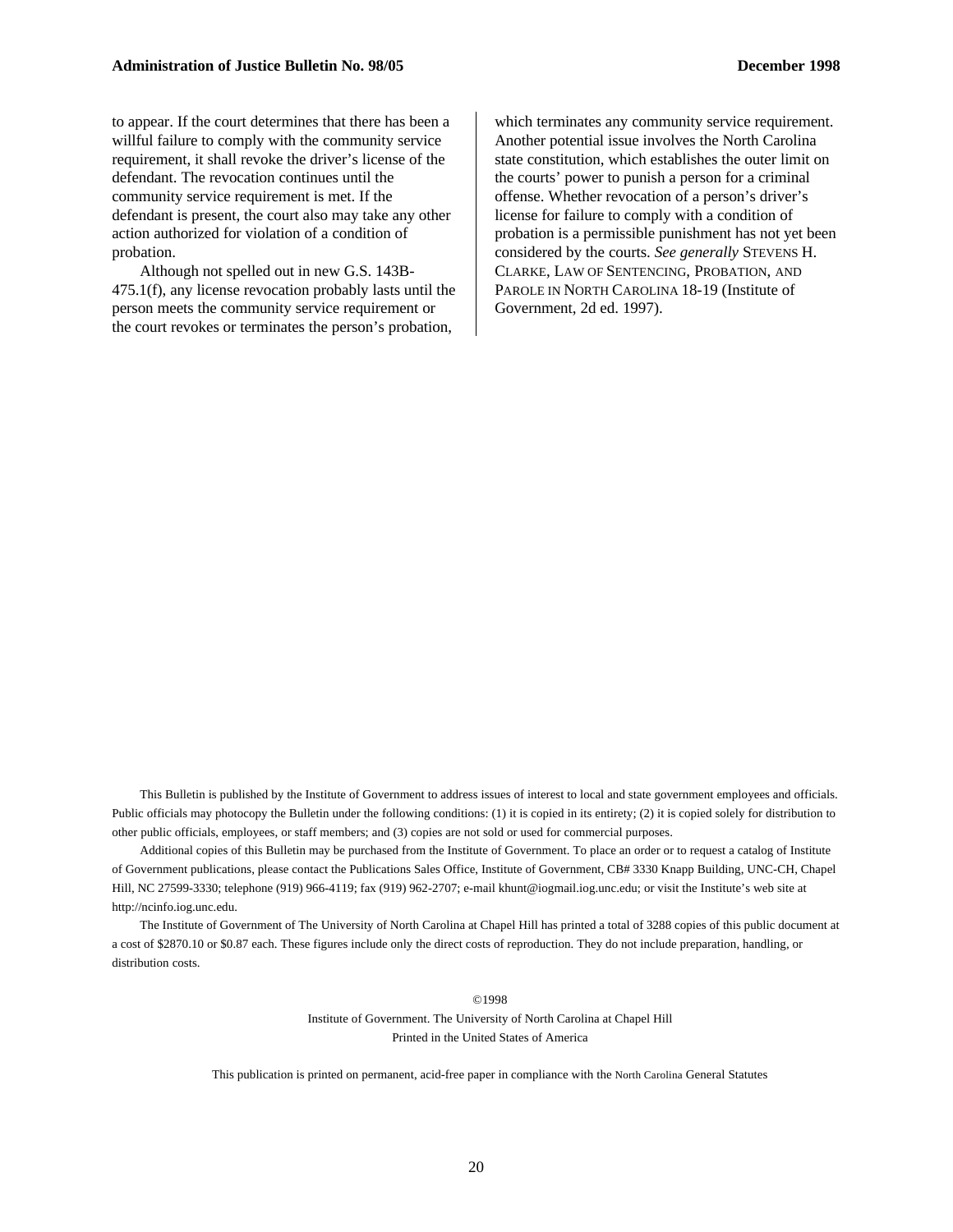-

#### **Table 1**

#### Felonies (Class F through I)<sup>†</sup> and Misdemeanors<sup>\*</sup> Subject to Crime Victims' Rights Act [G.S. 15A-830(a)(7)]

| <b>Description of Offense</b>                                                                                   | Punishment            |
|-----------------------------------------------------------------------------------------------------------------|-----------------------|
| Assault with deadly weapon on executive or legislative officer                                                  | Class F felony        |
| Assault inflicting serious bodily injury on executive or legislative<br>officer                                 | Class F felony        |
| Involuntary manslaughter                                                                                        | Class F felony        |
| Aggravated assault on handicapped person                                                                        | Class F felony        |
| Patient abuse: conduct resulting in serious bodily injury                                                       | Class F felony        |
| Abuse by caretaker of disabled/elder adult in domestic setting:                                                 |                       |
| resulting in serious injury                                                                                     | Class F felony        |
| resulting in injury                                                                                             | Class H felony        |
| Neglect by caretaker of disabled/elder adult in domestic setting:                                               |                       |
| resulting in serious injury                                                                                     | Class G felony        |
| resulting in injury                                                                                             | Class I felony        |
| Exploitation by caretaker of disabled/elder adult in domestic<br>setting: resulting in loss of more than \$1000 | Class H felony        |
| Assault inflicting serious bodily injury                                                                        | Class F felony        |
| Simple assault, simple assault and battery, or simple affray                                                    | Class 2 misdemeanor*  |
| Assault:                                                                                                        |                       |
| inflicting serious injury                                                                                       | Class A1 misdemeanor* |
| with deadly weapon                                                                                              | Class A1 misdemeanor* |
| Assault on female                                                                                               | Class A1 misdemeanor* |
| Habitual misdemeanor assault                                                                                    | Class H felony        |
|                                                                                                                 |                       |

<sup>†</sup>All Class A through E felonies are subject to the Crime Victims' Rights Act. An attempt to commit a Class A through E felony or one of the Class F through I felonies listed here is also subject to the Crime Victims' Rights Act if the attempt is punishable as a felony. Unless a different classification is otherwise stated, an attempt to commit a felony is punishable one class lower than the felony attempted. *See* G.S. 14-2.5. An attempt to commit a Class I felony is normally a Class A1 misdemeanor, so it normally is not subject to the Crime Victims' Rights Act.

<sup>∗</sup>A misdemeanor is subject to the Crime Victims' Rights Act only if the defendant and victim have a personal relationship as defined in G.S. 50B-1(b).